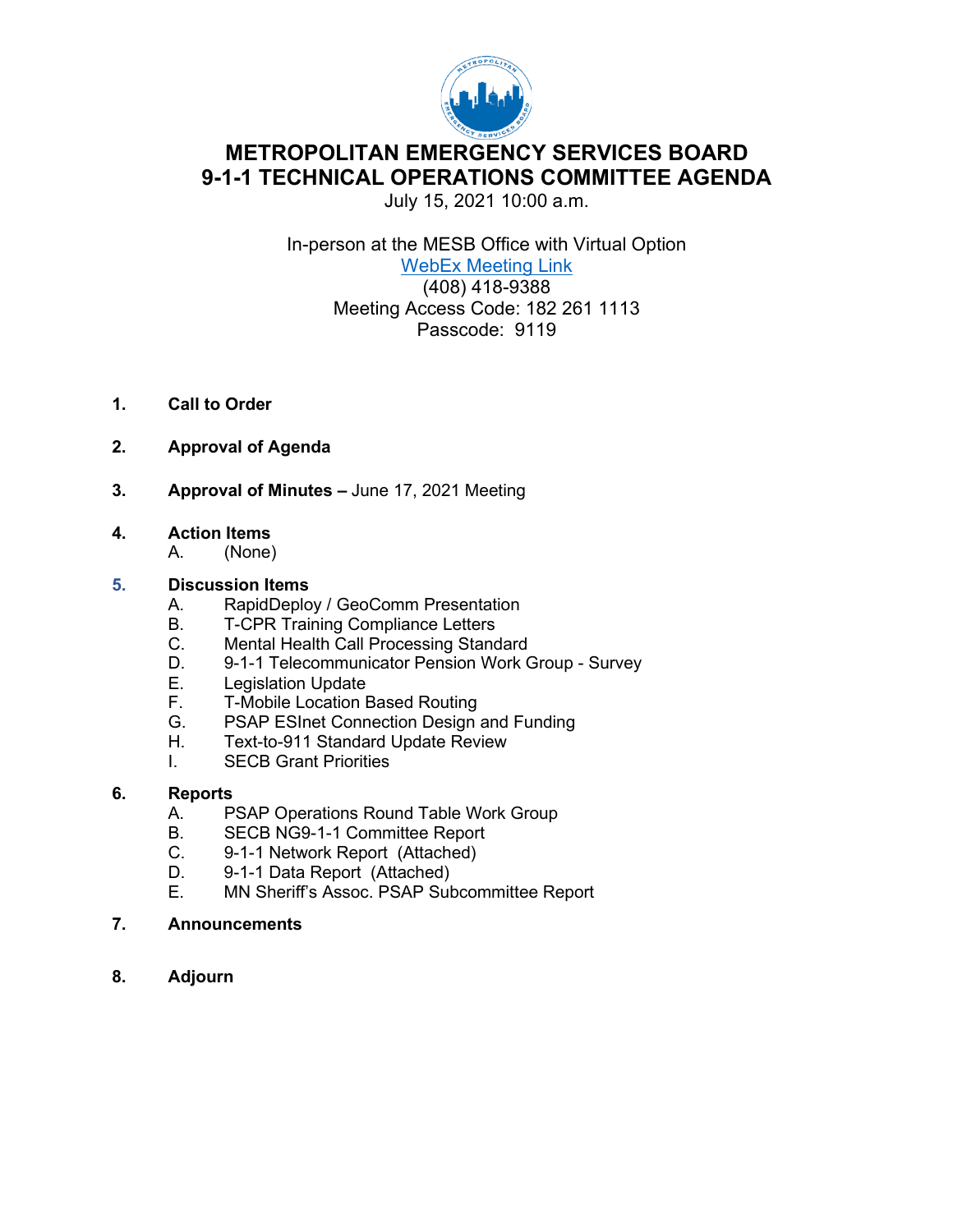#### **9-1-1 Technical Operations Committee June 17, 2021 Draft Meeting Minutes Meeting Held via WebEx**

#### **Members Present**

| Allina EMS             | Victoria Vadnais        | <b>MAC/Airport</b>         | Lauren Petersen      |
|------------------------|-------------------------|----------------------------|----------------------|
| Anoka County           | Val Sprynczynatyk       | Metro Transit PD           | <b>Chad Loeffler</b> |
| <b>Bloomington PD</b>  | LaVae Robinson          | <b>Minneapolis</b>         | Joni Hodne           |
| <b>Carver County</b>   | Susan Bowler            | North Memorial             | <b>Absent</b>        |
| Chisago County         | <b>Absent</b>           | <b>Ramsey County</b>       | <b>Nancie Pass</b>   |
| Dakota County          | <b>Cheryl Pritzlaff</b> | <b>Ridgeview EMS</b>       | John Scheuch         |
| Eden Prairie PD        | Lisa Vik                | <b>Scott County</b>        | <b>Carrie Bauer</b>  |
| Edina PD               | Janelle Harris          | <b>Sherburne County</b>    | Laura Anderson       |
| <b>Hennepin County</b> | <b>Tony Martin</b>      | St. Louis Park PD          | <b>Absent</b>        |
| <b>Hennepin EMS</b>    | Wade Johnson            | University of Minnesota PD | <b>Robin Carter</b>  |
| <b>Isanti County</b>   | <b>Bob Shogren</b>      | <b>Washington County</b>   | Dar Pankonie         |

**Guests:** Vic Barnett, Ramsey County; Tim Boyer, MN State Patrol; Marcus Bruning, ECN; Greg Ehrsam, Motorola; Matthew Hoffer, Lumen; Dan Klawitter, Hennepin EMS; Kari Morrissey, Anoka County; Jon Rasch, RCECC; Sheri Stevens, MN State Patrol; and Scott Wosje, Northland Business Systems.

**MESB Staff:** Marcia Broman; Pete Eggimann; Jill Rohret; and Martha Ziese.

#### **1. Call to Order**

Susan Bowler, the 9-1-1 TOC Chair, called the meeting to order at 10:00 AM.

#### **2. Approval of Agenda**

Pete Eggimann said that item 5H. Text-to-9-1-1 standard review was added to the agenda.

*Motion made by Tony Martin to approve the amended agenda for June 17, 2021. Victoria Vadnais seconded. Motion carried.* 

#### **Roll Call for Approval of Agenda**

| <b>Agency</b>          | <b>Member</b> | <b>Yes</b> | No |
|------------------------|---------------|------------|----|
| <b>Allina EMS</b>      | Vadnais       | Х          |    |
| <b>Anoka County</b>    | Sprynczynatyk | X          |    |
| <b>Bloomington PD</b>  | Robinson      | X          |    |
| <b>Carver County</b>   | <b>Bowler</b> | X          |    |
| Chisago County         | <b>Absent</b> |            |    |
| Dakota County          | Pritzlaff     | X          |    |
| <b>Eden Prairie PD</b> | Vik           | X          |    |
| Edina PD               | <b>Harris</b> | X          |    |
| <b>Hennepin County</b> | Martin        | X          |    |
| <b>Hennepin EMS</b>    | Johnson       | X          |    |
| <b>Isanti County</b>   | Shogren       | X          |    |
| <b>MAC/Airport</b>     | Petersen      | X          |    |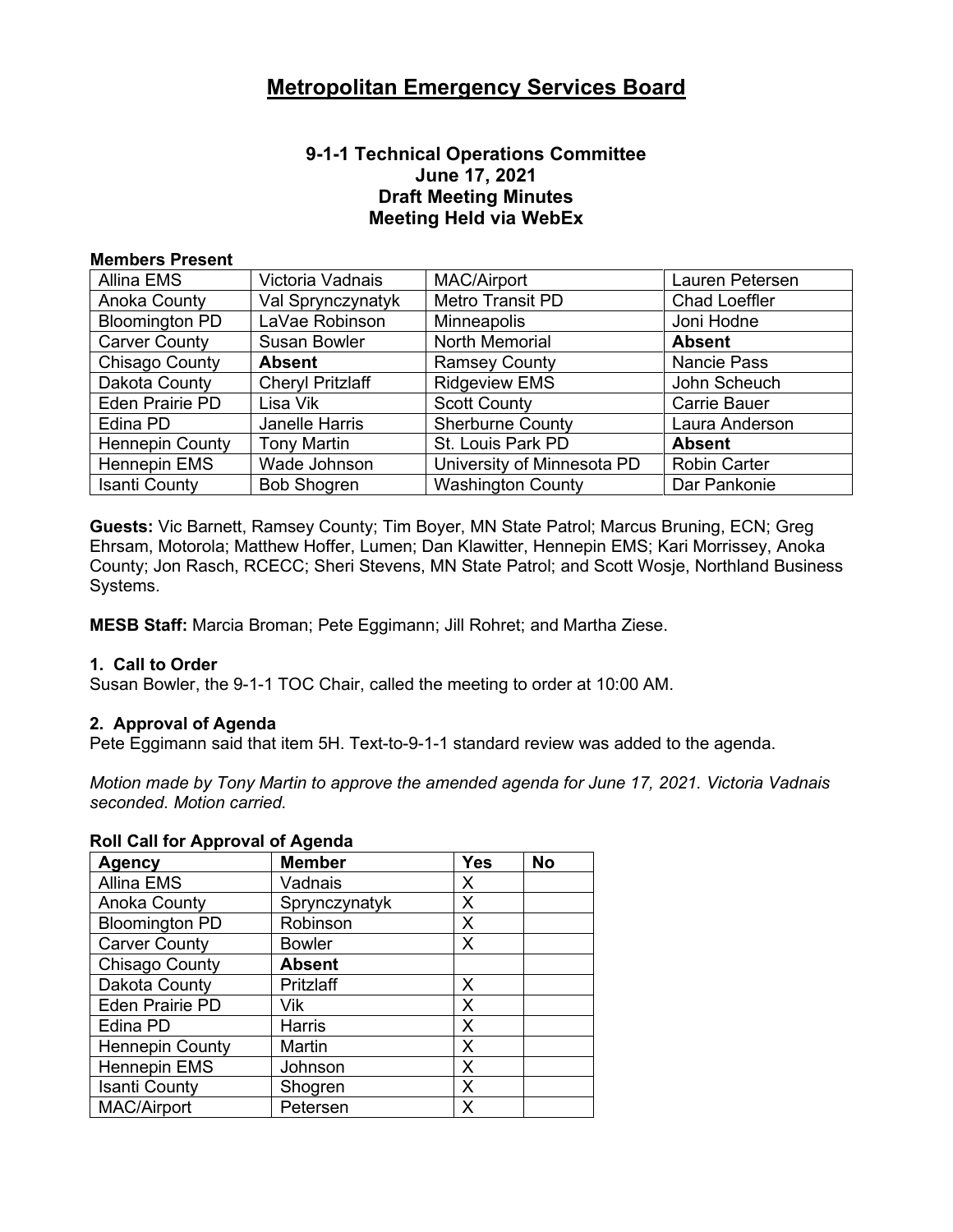| <b>Metro Transit</b>     | <b>Bauer</b>  | X |
|--------------------------|---------------|---|
| Minneapolis              | Hodne         | Х |
| <b>North Memorial</b>    | <b>Absent</b> |   |
| <b>Ramsey County</b>     | Pass          | Х |
| <b>Ridgeview EMS</b>     | Scheuch       | X |
| <b>Scott County</b>      | Bauer         | X |
| <b>Sherburne County</b>  | Anderson      | Х |
| St. Louis Park PD        | <b>Absent</b> |   |
| U of M PD                | Carter        | X |
| <b>Washington County</b> | <b>Absent</b> |   |

**Yea:18 Nay: 0 Motion passed**

#### **3. Approval of Minutes**

Tony Martin asked that in item 5E of the May 20 meeting minutes, the language be changed to reflect it was Brooklyn Center that presented the police reform bill, not Minneapolis.

*Motion made by Val Sprynczynatyk to approve the corrected minutes from May 20, 2021. Cheryl Pritzlaff seconded. Motion carried.*

#### **Roll Call for Approval of Minutes**

| Agency                   | <b>Member</b> | <b>Yes</b> | <b>No</b> |
|--------------------------|---------------|------------|-----------|
| <b>Allina EMS</b>        | Vadnais       | X          |           |
| Anoka County             | Sprynczynatyk | X          |           |
| <b>Bloomington PD</b>    | Robinson      | X          |           |
| <b>Carver County</b>     | <b>Bowler</b> | X          |           |
| <b>Chisago County</b>    | <b>Absent</b> |            |           |
| Dakota County            | Pritzlaff     | X          |           |
| <b>Eden Prairie PD</b>   | Vik           | X          |           |
| Edina PD                 | <b>Harris</b> | X          |           |
| <b>Hennepin County</b>   | Martin        | X          |           |
| <b>Hennepin EMS</b>      | Johnson       | X          |           |
| <b>Isanti County</b>     | <b>Absent</b> |            |           |
| <b>MAC/Airport</b>       | Petersen      | X          |           |
| <b>Metro Transit</b>     | Loeffler      | X          |           |
| <b>Minneapolis</b>       | Hodne         | X          |           |
| <b>North Memorial</b>    | <b>Absent</b> |            |           |
| <b>Ramsey County</b>     | Pass          | Χ          |           |
| <b>Ridgeview EMS</b>     | Scheuch       | X          |           |
| <b>Scott County</b>      | <b>Bauer</b>  | X          |           |
| <b>Sherburne County</b>  | Anderson      | X          |           |
| St. Louis Park PD        | <b>Absent</b> |            |           |
| U of M PD                | Lessard       | X          |           |
| <b>Washington County</b> | <b>Absent</b> |            |           |

**Yea:18 Nay: 0 Motion passed**

#### **4. Action Items**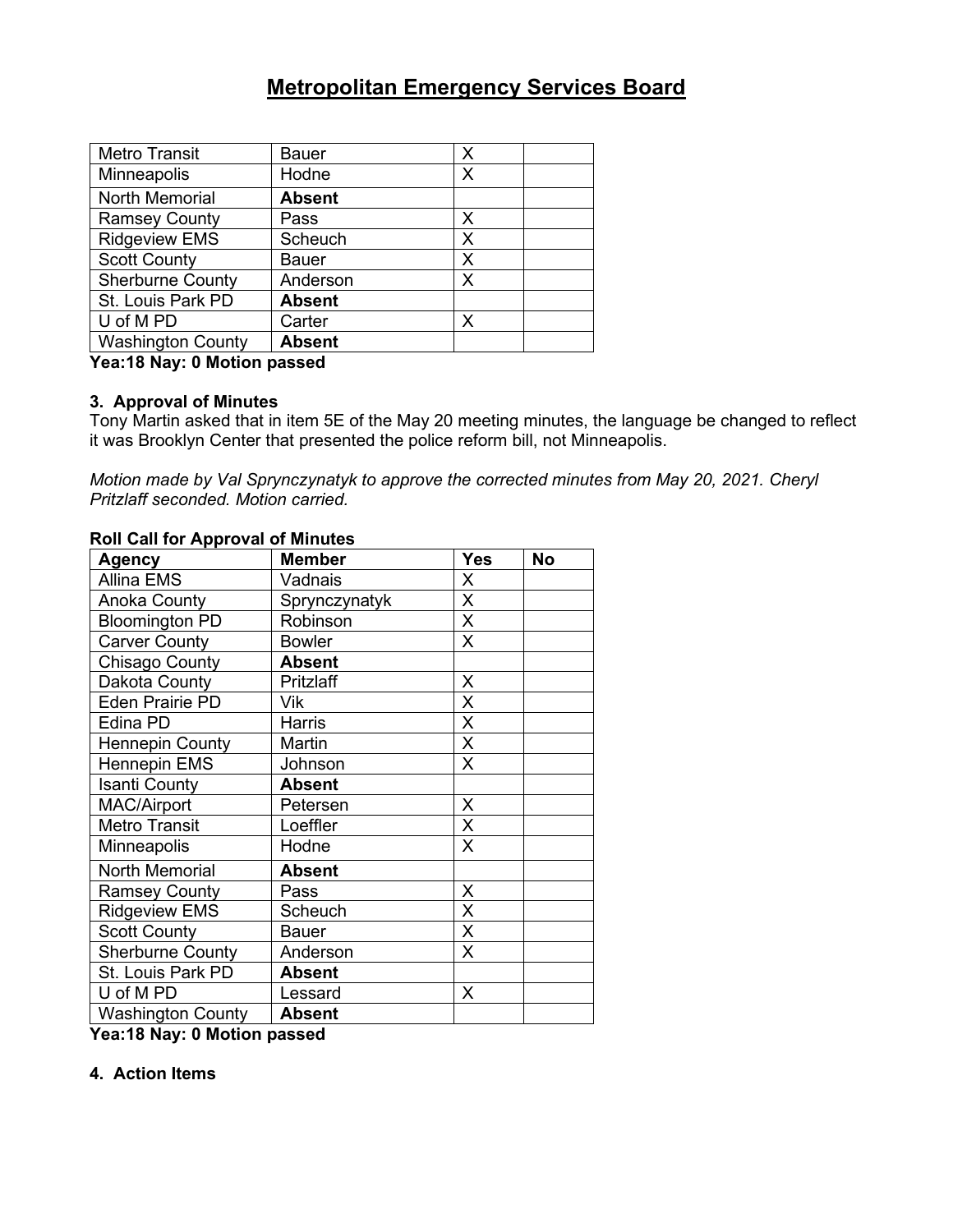#### **4A. 9-1-1 Crisis Communications Plan**

Tony Martin reported that several months ago the 9-1-1 TOC agreed to create a workgroup to create a 9-1-1 Crisis Communication Plan. The current communications plan was developed about 20 years ago, utilizes the CJRS messaging system, and has been rarely used. This new plan provides guidance for on-duty telecommunicators on what to do when they become aware of a problem with the 9-1-1 system or are notified by an originating service provider of a problem with 9-1-1 service. The plan utilizes a combination of telephone, radio, IPAWs, and online collaboration tools to communicate between PSAPs, the 9-1-1 service provider, and the general public regarding a 9-1-1 system outage or partial service disruption. The workgroup met weekly and included participation from Lumen and ECN representatives at several of the meetings.

Martin said the plan presented today is for review and approval as a living document.

*Motion made by Nancie Pass to approve the Crisis Communications Plan. Victoria Vadnais seconded. Motion carried.*

| <b>Agency</b>            | <b>Member</b>    | <b>Yes</b> | <b>No</b> |
|--------------------------|------------------|------------|-----------|
| <b>Allina EMS</b>        | Vadnais          | X          |           |
| <b>Anoka County</b>      | Sprynczynatyk    | X          |           |
| <b>Bloomington PD</b>    | Robinson         | X          |           |
| <b>Carver County</b>     | <b>Bowler</b>    | X          |           |
| Chisago County           | <b>Absent</b>    |            |           |
| Dakota County            | Pritzlaff        | X          |           |
| <b>Eden Prairie PD</b>   | Vik              | X          |           |
| Edina PD                 | <b>Harris</b>    | X          |           |
| <b>Hennepin County</b>   | Martin           | X          |           |
| <b>Hennepin EMS</b>      | Johnson          | X          |           |
| <b>Isanti County</b>     | <b>Absent</b>    |            |           |
| <b>MAC/Airport</b>       | Petersen         | X          |           |
| <b>Metro Transit</b>     | Carter           | X          |           |
| Minneapolis              | Hodne            | X          |           |
| North Memorial           | <b>Absent</b>    |            |           |
| <b>Ramsey County</b>     | Pass             | X          |           |
| <b>Ridgeview EMS</b>     | Scheuch          | X          |           |
| <b>Scott County</b>      | <b>Bauer</b>     | X          |           |
| <b>Sherburne County</b>  | Anderson         | X          |           |
| St. Louis Park PD        | <b>Absent</b>    |            |           |
| U of M PD                | Carter           | X          |           |
| <b>Washington County</b> | <b>Abstained</b> |            |           |

#### **Roll Call for Approval of 4A.**

**Yea:18 Nay: 0 Motion passed**

#### **4B. Regional Workload Sharing/Situational Awareness Recommendation**

Jon Rasch said the regional Workload Sharing and Situational Awareness Workgroup requests the 9- 1-1 TOC to recommend to the board that the MESB issue an RFP for a consultant to assist the workgroup in the development of an RFP for the implementation of a CAD-to-CAD interoperability and regional situational awareness solution.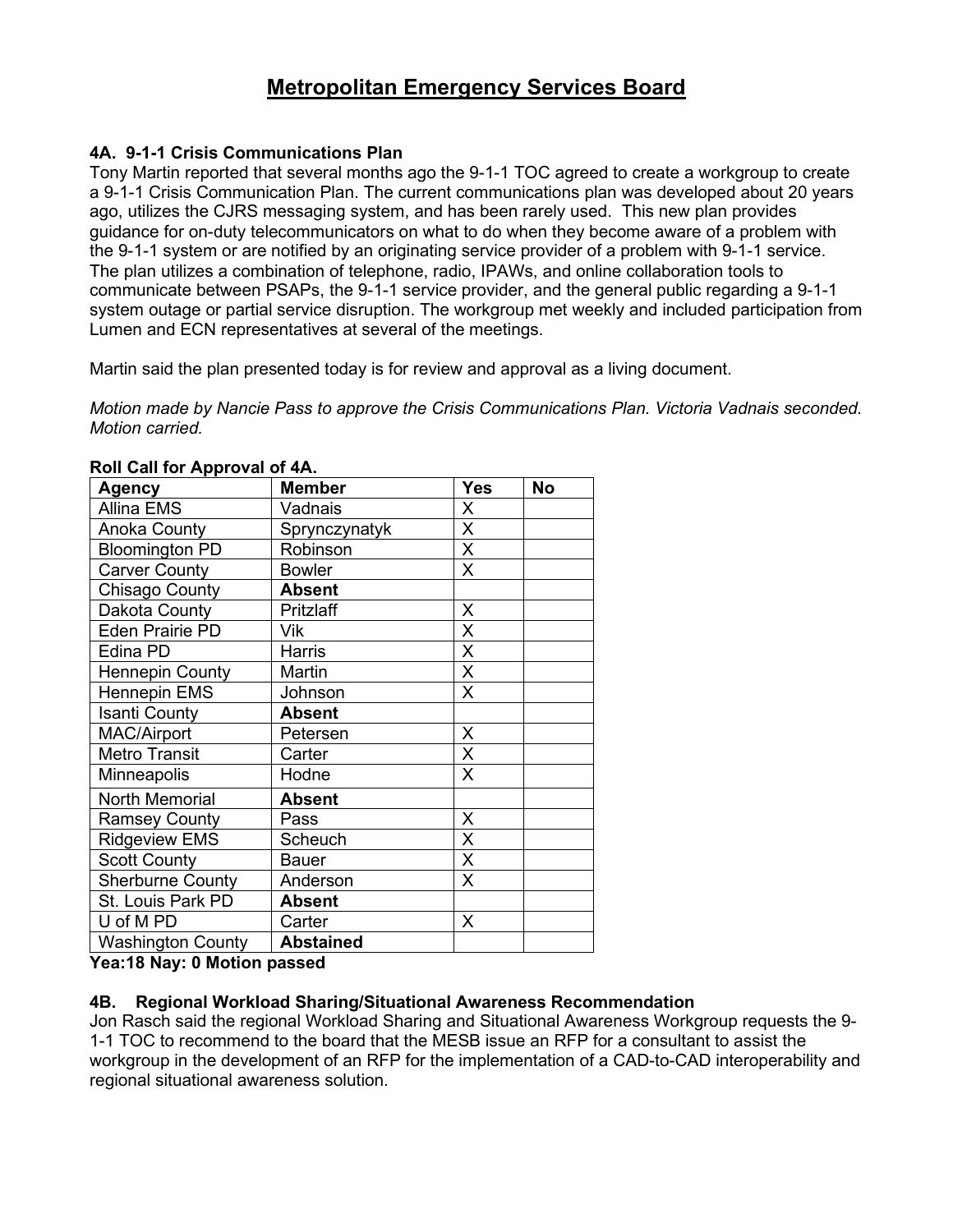Rasch requested that the recommendation ask the MESB to fund this RFP process and consultant fees in an amount not to exceed \$75,000. The cost for this RFP would be paid out of the MESB's Hennepin County Investment Fund and that cost has been included in the MESB's 2022-2026 capital budget draft.

Dar Pankonie asked if going forward should state funding be explored. The state includes CAD-to-CAD interoperability in their strategic plan. She also asked if the workgroup had considered trying to achieve CAD-to-CAD interoperability and situational awareness using a common, shared CAD system by all of the PSAPs in the region.

Rasch said strategic planning and coordination with ECN on funding is definitely a goal, but the workgroup did not want to jeopardize implementation at the regional level if ECN is not ready to move forward with a statewide solution at this time. The workgroup believes there is political momentum to get a system in place within the metro region now and would like to utilize that support while it exists.

*Motion made by Tony Martin to recommend the MESB fund this RFP not to exceed \$75,000. Nancie Pass seconded. Motion carried.*

| .<br><b>Agency</b>       | <b>Member</b> | Yes            | <b>No</b> |
|--------------------------|---------------|----------------|-----------|
| <b>Allina EMS</b>        | Vadnais       | X              |           |
| <b>Anoka County</b>      | Sprynczynatyk | X              |           |
| <b>Bloomington PD</b>    | Scanlon       | X              |           |
| <b>Carver County</b>     | <b>Bowler</b> | X              |           |
| Chisago County           | <b>Absent</b> |                |           |
| Dakota County            | Pritzlaff     | X              |           |
| <b>Eden Prairie PD</b>   | Vik           | X              |           |
| Edina PD                 | Harris        | X              |           |
| <b>Hennepin County</b>   | Martin        | X              |           |
| <b>Hennepin EMS</b>      | Johnson       | X              |           |
| <b>Isanti County</b>     | <b>Absent</b> |                |           |
| <b>MAC/Airport</b>       | Petersen      | X              |           |
| <b>Metro Transit</b>     | Loeffler      | X              |           |
| Minneapolis              | Robinson      | X              |           |
| North Memorial           | <b>Absent</b> |                |           |
| <b>Ramsey County</b>     | Pass          | X              |           |
| <b>Ridgeview EMS</b>     | Scheuch       | X              |           |
| <b>Scott County</b>      | <b>Bauer</b>  | $\overline{X}$ |           |
| <b>Sherburne County</b>  | Anderson      | Χ              |           |
| St. Louis Park PD        | <b>Absent</b> |                |           |
| U of M PD                | Carter        | X              |           |
| <b>Washington County</b> | Pankonie      | Χ              |           |

#### **Roll Call for Approval of 4B.**

**Yea:18 Nay: 0 Motion passed**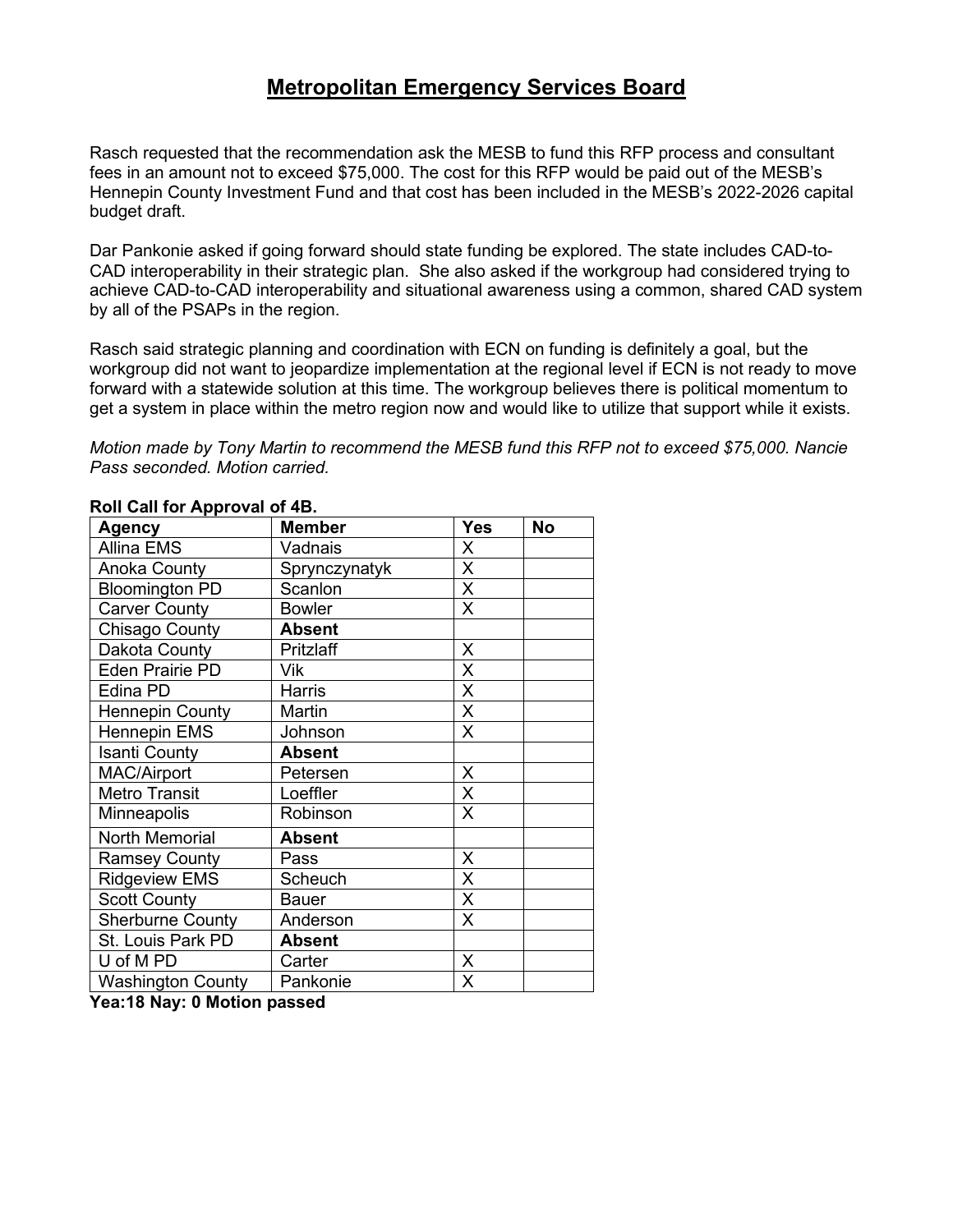#### **5. Discussion Items**

#### **5A. Telecommunicator Resiliency Training**

Eggimann reported that at the request of the 9-1-1 TOC at the last meeting, a call was scheduled with Moetivations to provide a project status update and to respond to any other questions the PSAP managers had. The call was held on May 27 with over 20 PSAP representatives on the call. The trainthe-trainer sessions have all been scheduled, and each of the sessions will be presented three times before the end of June. The sessions will be recorded and available online for playback for anyone who is unable to attend the live sessions.

#### **5B. T-CPR Training Grant Requests**

Eggimann told the committee that several PSAPs have already sent in their request for reimbursement and their training has been completed. Eggimann reminded the committee that all training must be complete by June  $30<sup>th</sup>$ . All reimbursement requests and supporting documentation must be submitted to Tracey Frederick by the end-of-day July 16<sup>th</sup>.

#### **5C. Mental Health Call Processing Standard**

Martin reported to the committee that he attended a meeting in May of the Minnesota Police Chiefs Association, Minnesota Sheriffs Association, and the Minnesota League of Cities. The goal of that meeting was to begin creating a long-term best practices guide. There were about forty-five representatives on that call. They plan to meet 2-3 more times.

Kari Morrissey said the PSAP Roundtable is currently discussing draft content that could go into a metro standard. The Roundtable meets again July 6, 2021.

Nancie Pass said Ramsey County has a county-wide initiative starting called Appropriate Responses to People in Need (ARPIN). It is a joint effort through county managers, 9-1-1, and social services. The scope of the project is yet to be determined. One area being discussed is embedding a social worker with other emergency responders on calls. There is a social worker on the planning team for race, health, and for juvenile. Pass told the committee members to feel free to call her with questions. The Ramsey County group meets bi-weekly.

Pankonie asked if anyone is working on this because of the Governor's initiative? Pass said, "No". The Ramsey County Initiative came about from the St. Paul Community First Public Safety Initiative. The citizen commission published a 148-page document which is posted on the Citizen League website.

Pankonie asked if this plan would be merged with Blue Print for Safety? Pass said these are two different initiatives. Blue Print for Safety is more related to aftercare from domestic abuse. ARPIN is about different types of responses other than EMS, law enforcement, and fire.

Tony Martin said a retired police chief was hired to assist in defining goals for the Hennepin County pilot and to act as a liaison between the different groups that are involved, and to identify and research existing programs in other areas or states.

#### **5D. Legislation Update**

Eggimann said the MESB is still waiting to hear what is in the public safety budget bill. Keeping the 9- 1-1 fee at \$.95 is believed to be still under consideration. Also, under consideration is the bill to reclassify telecommunicators and to change the metro counties list from nine to ten. A government shutdown is possible if the legislature and the Governor do not reach agreement on the budget bills.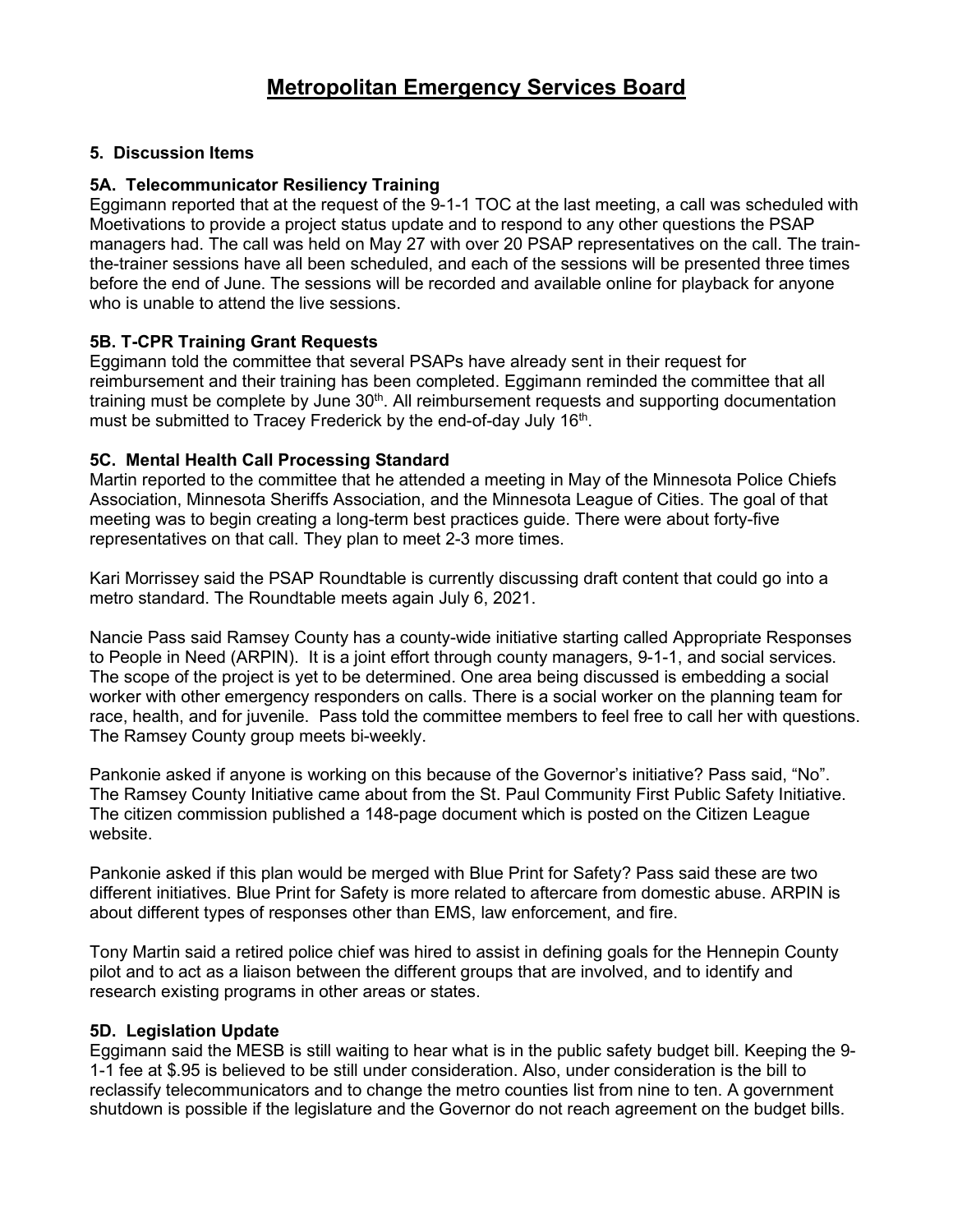Pankonie added that a couple of senators asked if pensions should be addressed as part of the reclassification bill. As a result, a new bill was created that moved telecommunicators into a public safety pension. The bill was read but did not go further. A senior senator recommended creating a workgroup to look at all options for telecommunicator pensions and it appears like that workgroup will be formed. Pankonie will sit on that work group representing APCO/NENA and will keep the TOC updated.

#### **5E. T-Mobile Location-Based Routing**

Marcia Broman said the goal for location-based routing (LBR) is to connect more wireless 9-1-1 calls directly to the appropriate PSAP and to reduce the number of 9-1-1 calls that need to be transferred between PSAPs. LBR uses the location of the caller's device to route 9-1-1 calls from that device to the PSAP that serves the caller's location as opposed to sector-based routing. T-Mobile has begun the metro area pilot with four participating PSAPs. If the pilot goes well, the next step would be to implement the rest of the metro area PSAPs.

Martin asked how far the other carriers were behind T-Mobile. Broman said that it appears T-Mobile is setting the bar and the other carriers probably will not make any announcements now until they are ready to implement.

Martin asked if State Patrol was noticing any changes in the number of transferred calls? Tim Boyer said they did not have any numbers to compare at the moment but that they will be looking into it.

#### **5F. PSAP ESInet Connection Design and Funding**

(No Update)

#### **5G. Event and Exercise Communications Planning Standard Feedback**

Jill Rohret said this item is on the MESB July 14 agenda for approval. This item does not need to remain on the 9-1-1 TOC agenda after board approval.

#### **5H. Text-to-9-1-1 State Standard Review**

Pankonie asked that members review and send feedback to her regarding the Text-to-9-1-1 State Standard, and in particular the abandonment part.

#### **6. Reports**

#### **6A. PSAP Operations Round Table Workgroup**

(No Update)

#### **6B. SECB NG9-1-1 Committee Report**

Chad Loeffler reported to the committee that the SECB NG911 Committee met yesterday (June 16) and the items that were on the NG Committee agenda have all been discussed at this meeting. Loeffler reminded the committee that ECN has put together a series of webinars and encouraged the committee members to take advantage of the opportunity to learn more. The question was raised to find out if ECN could utilize Outlook calendar events as part of the webinar advertising so that people interested in attending could click on the calendar link and create an event in their calendars to remind them to attend and what the webinar connection requirements are for each meeting.

#### **6C. 9-1-1 Network Report (written report in the packet)**

Eggimann said he did not have anything that was not already covered in the written network report.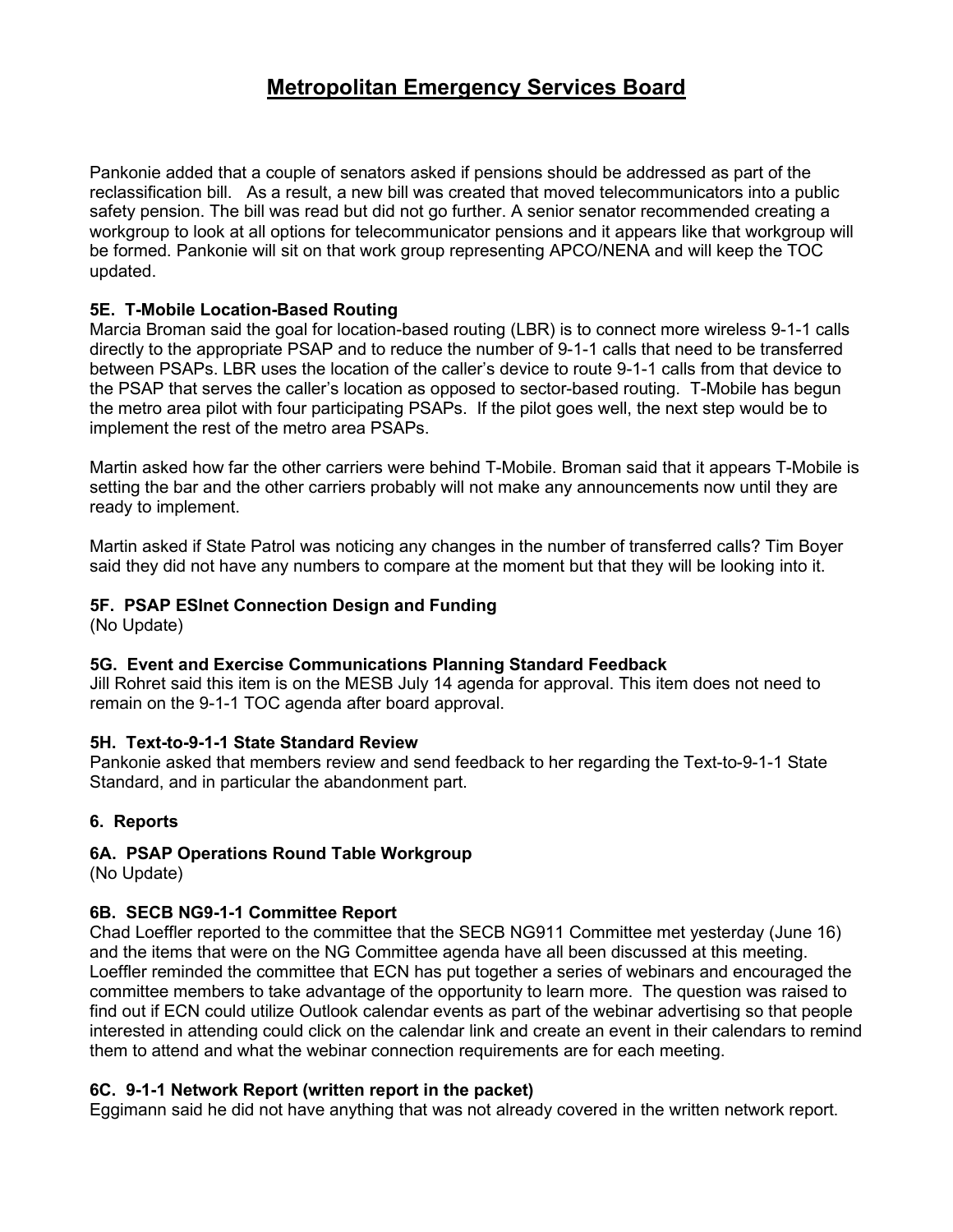#### **6D. 9-1-1 Data Report (written report in the packet)**

Broman said the GIS/MSAG work continues in the Hennepin and Carver County areas. ALI GEO coding is being prepared. The question was raised if there would be any expected increase in misrouted calls with T-Mobile's Location Based Routing. Broman advised that misrouted calls would only be a problem if the PSAP shape files were not accurate. She does not believe we will have an issue in the metro area.

#### **6E. Minnesota Sheriff's Association PSAP Subcommittee**

Bowler said this subcommittee was formed last month. The next meeting will be June 22, 2021. That meeting will prioritize items to be sent for review to the Minnesota Sheriff's Association. Those items include the reclassification of telecommunicators, education, defining best practice recommendation for staffing, establishing minimum training requirements, address data entry, communication between PSAPs and the courts, and identifying quality assurance models.

#### **7. Announcements**

Carrie Bauer announced that she had been appointed to the PSAP Manager position for Scott County. Congratulations to Carrie.

The meeting adjourned at 11:36 a.m.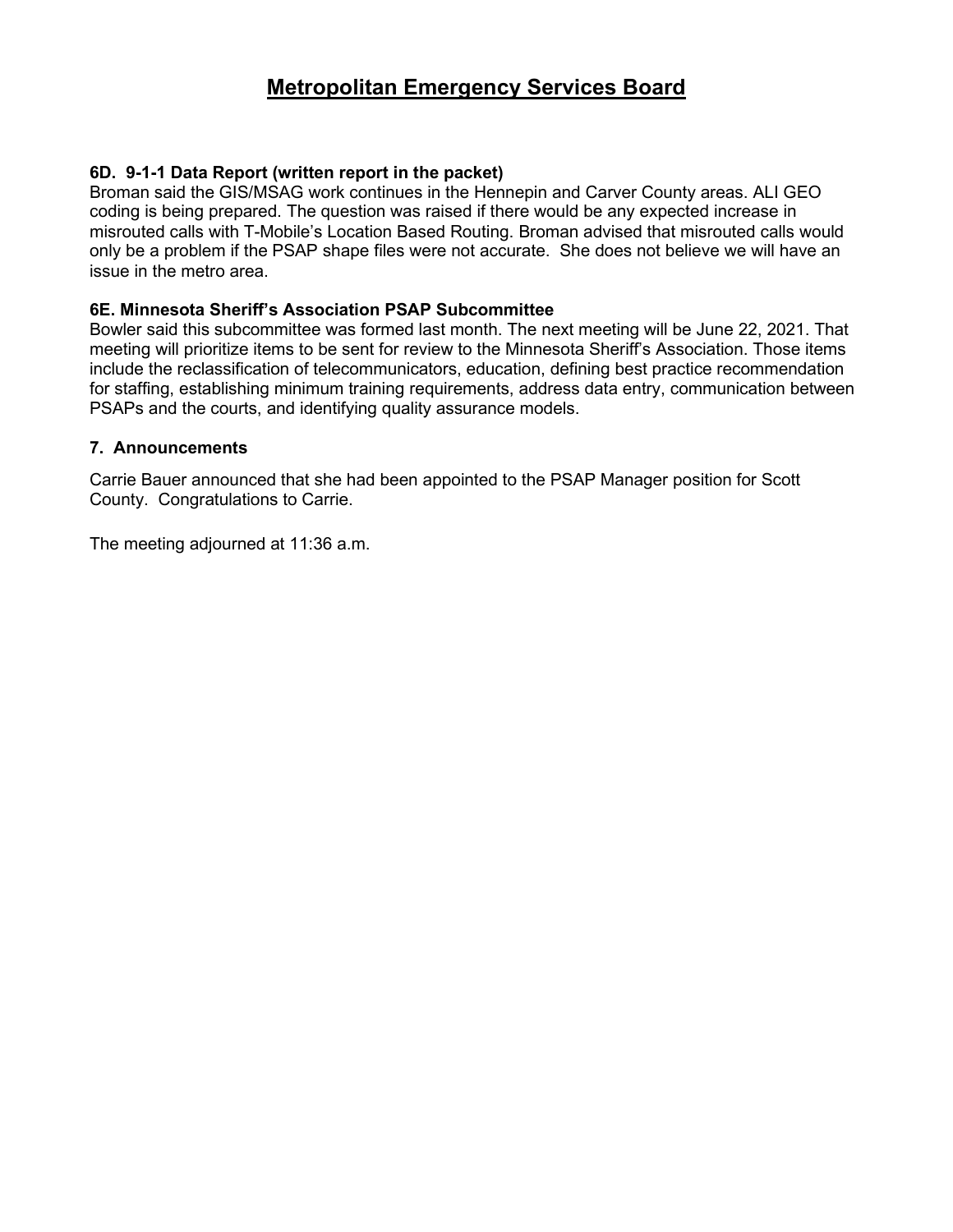# DISPATCH/CALL-TAKING (https://urgentcomm.com/type/dispatch-call-taking/)



# Kentucky turns to RapidDeploy, AT&T for statewide 911 mapping, analytics

Written by Donny Jackson (https://urgentcomm.com/author/donald-jackson/) 4th July 2021

Public-safety answering points (PSAPs) in the state of Kentucky soon will have the opportunity to leverage cloud-native RapidDeploy mapping and analytics solutions through a statewide deal with AT&T that is designed to help improve response times to emergency calls.

RapidDeploy CEO Steve Raucher said the Kentucky announcement represents the fifth statewide deal for his company's 911 technology offerings, after previous announcements from the states of the California, Arizona, Kansas and Minnesota—most through the RapidDeploy's relationship with AT&T. In the case of Kentucky, 911 call centers will have the capability of using RapidDeploy's RadiusPlus mapping and Eclipse Analytics platforms, which can be fully integrated into existing 911 systems.

"Our analytics can monitor misroutes, cell-sector traffic, call-answer time and staffing levels," Raucher said during an interview with IWCE's Urgent Communications. "We built something that's never been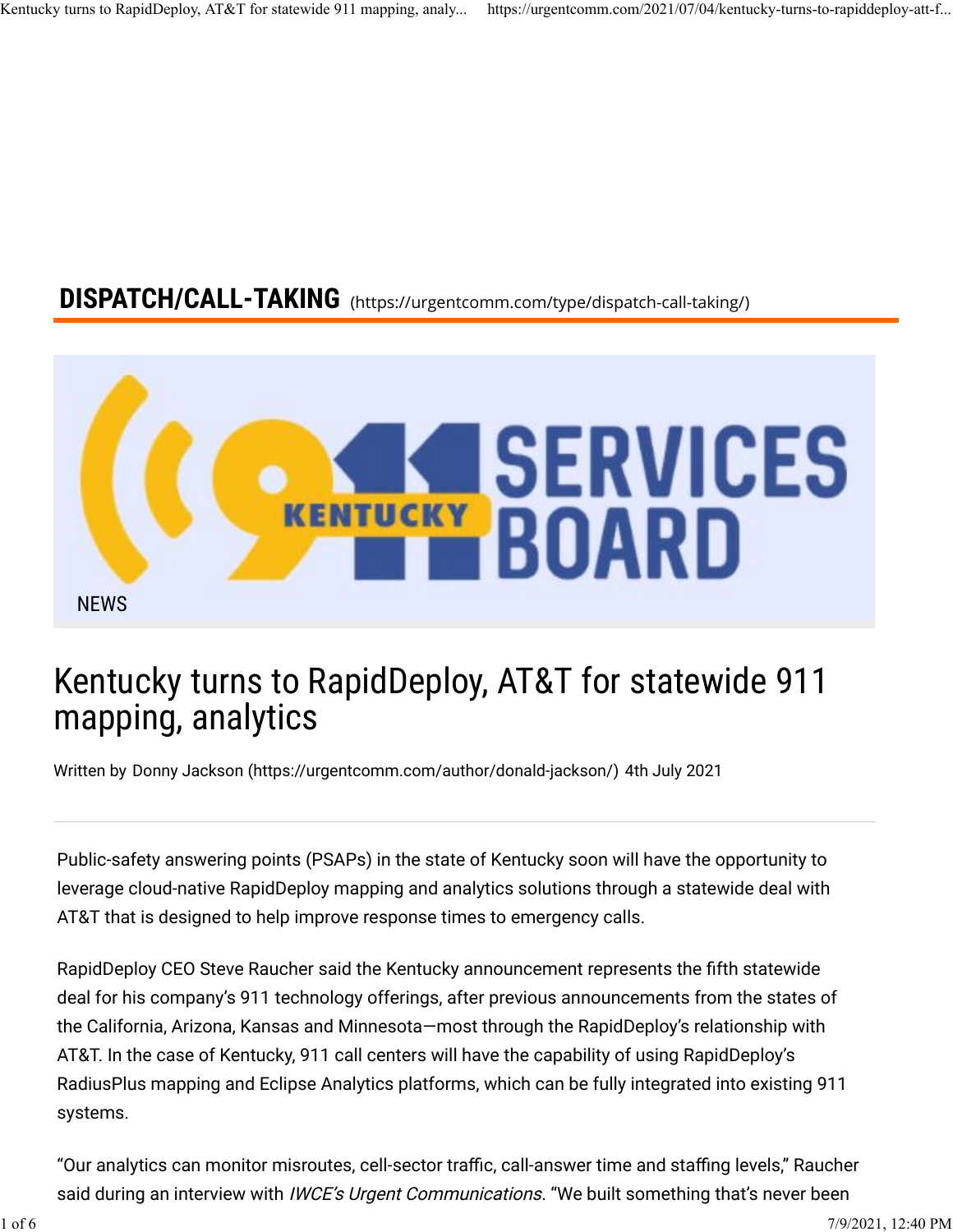done before. In near real time, a state 911 director can see the efficacy of their entire 911 system right across their network, and it's delivered in a browser—there's no software to install. We use our patented Emergency Data Gateway, our IoT appliance that can consume all of the on-prem signals and then assimilate and display them on a statewide level.

"With the expectation of a huge amount of government money and an in�ux of grants in the marketplace, nothing is more important now than to be able to determine the efficacy of a 911 system as a statewide leader. Eclipse Analytics puts the power and the information in the state's hands, in order to make the best decisions on how to improve its services."

Stacy Schwartz, AT&T's vice president for global public safety and FirstNet solutions, cited the importance of the AT&T's partnership with RapidDeploy as the carrier helps 911 call centers make the transition to IP-based next-generation 911(NG911) technologies.

"We are—by our and others' estimates—the market leader in providing next-generation 911 services, in terms of the total number of systems deployed," Schwartz said during an interview with *IWCE's Urgent* Communications. "We're not resting on that. We continue to want to push new capabilities to all of the public-safety community as we continue to progress and grow.

"A critical aspect of that is our relationship with RapidDeploy and what we've been able to provide to the state of Kentucky—cloud-enablement, the ability to use analytics, location services, and sort of the redundancy aspect of working with RapidDeploy just strengthens the net that next-generation 911 provides to the community."

Josiah Keats, chair of the Kentucky 911 Services Board, said the agreement with AT&T and RapidDeploy should be beneficial—and affordable—to all PSAPs in Kentucky that want to leverage the mapping and analytics solutions, which are designed to provide key NG911 functionalities while call centers continue to operate in legacy 911 environments.

"The ultimate goal of NextGen 911 is to increase caller location accuracy and reduce response time when a citizen of the commonwealth needs emergency services-which will ultimately save lives," Keats said in a prepared statement. "These products, which will be offered at no cost to all certified 911 call centers in Kentucky, will lay a solid foundation for statewide Next Generation 911 deployment."

Schwartz cited a significant perception change within the 911 community toward the notion of cloudbased solutions like RapidDeploy's RadiusPlus Mapping and Eclipse Analytics offerings. Just a few years ago, virtually all 911 directors were adamant that operational solutions be hosted within the 911 call center, or on-premise, but many now are embracing the flexibility, efficiency and resiliency that can be realized with cloud-hosted technologies, she said.

"I think having the �exibility and agility to use the cloud … I would argue that, in some instances, it creates a greater sense of resiliency than even imagined," Schwartz said. "Even before [the pandemic],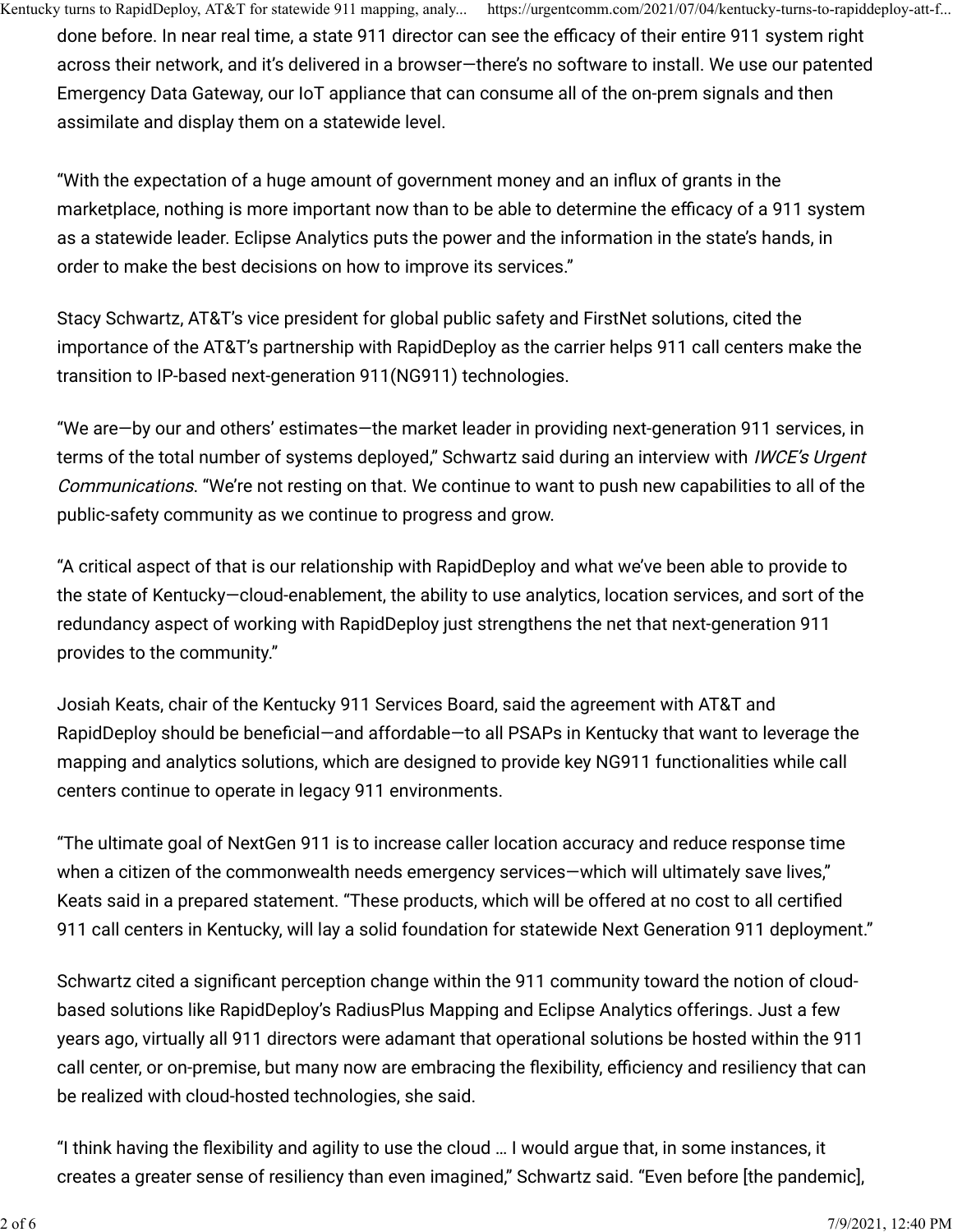the concern was resiliency while moving from a hardware-based solution to more of a software-based solution. Now, I think it's more of a hybrid approach.

"Conditions like pandemics and other disasters have educated us all on the need for having that agility and flexibility as being critical. We suffered a bombing at one of our facilities. Having cloud capability and having that flexibility, I think everyone understands how that is a great option, especially as it relates to 911."

While RapidDeploy products provide a glimpse into the NG911 while call centers utilize legacy 911 technology, Schwartz emphasized that AT&T believes RapidDeploy should be viewed as an augmentation to the 911 environment, not a substitution for the need for NG911 upgrades across the country.

Raucher agreed and noted that RapidDeploy solutions should continue to play a key role in 911 centers even after NG911 is implemented.

The fact is that we have built a solution that sort of leapfrogs certain elements of the next-gen-911 rollout, but it certainly does not get replaced when the next-gen-911 is completed," Raucher said. "We are already integrating with next-gen core services across America, and we will be going live in California very shortly with text to 911."

In the meantime, RapidDeploy will continue to develop and deploy solutions that will let 911 centers some of the key benefits of NG911–for instance, improved caller-location accuracy–in a manner that is designed to simplify PSAP operations, according to Raucher.

"Here's the crucial part: Our map is totally integrated into the 911 call system," Raucher said. "We integrate that directly into the CPE—there's no swivel-chair networking. The people looking at the map are seeing their calls presented in real time, and there's no typing in of additional information from another screen."

This approach seems to be resonating in the 911 community, particularly in the case of the RadiusPlus Mapping solution, according to Raucher.

"RapidDeploy's RadiusPlus map has a 100% win rate in RFPs," he said. "It's never lost a competitive bid."

Both Raucher and Schwartz indicated that more 911-related news from the companies' relationship could be announced in the near future.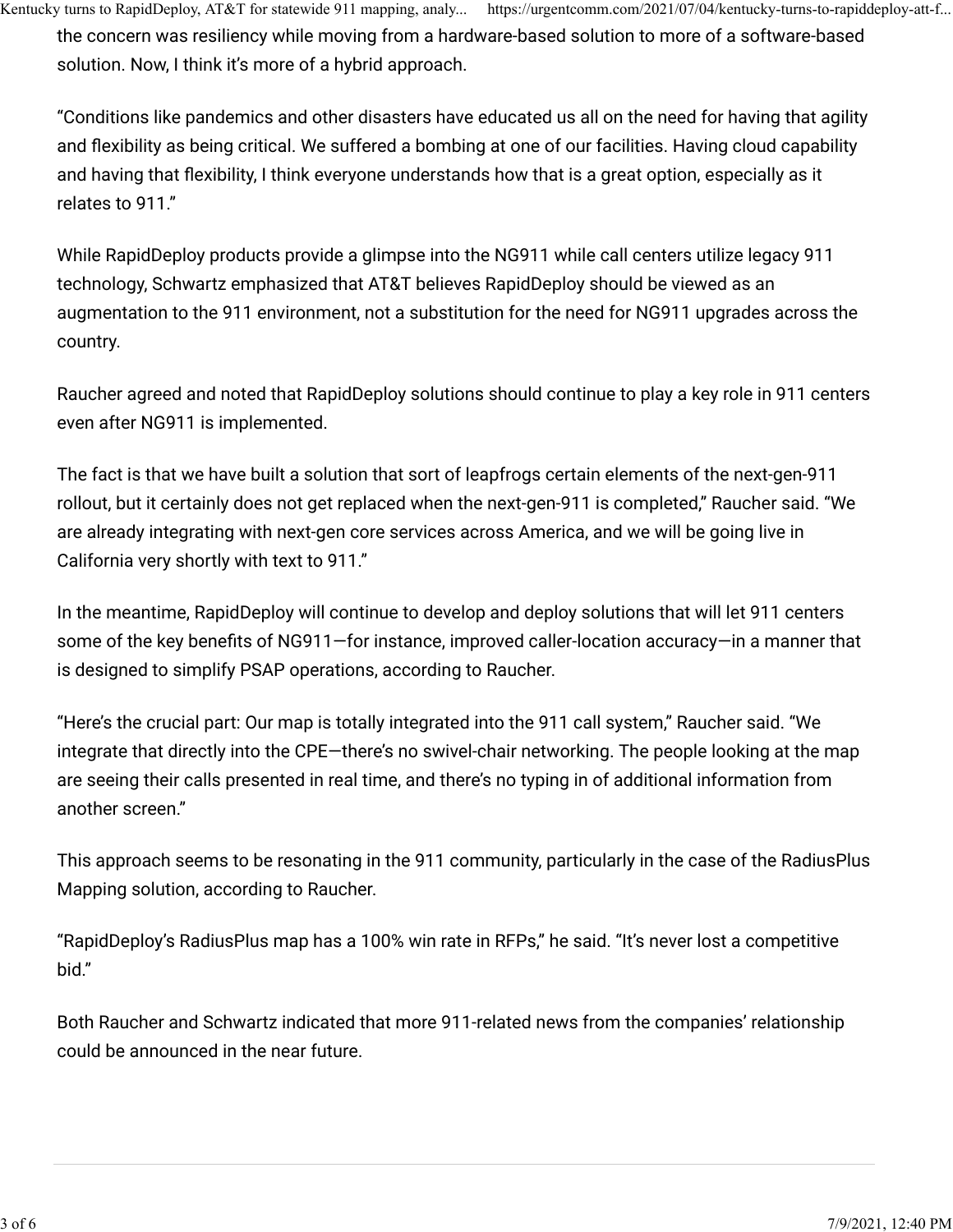Tags: Analytics , Applications , Companies , Dispatch/Call-taking , Funding , Incident Command/Situational Awareness , News , NG-911 , Public Safety , Public-Safety Broadband/FirstNet , Regional Coordination , Software , State & Local Government , System Design , System Installation , System Operation , Tracking, Monitoring & Control , News

## MOST RECENT



IWCE: Nicole Perlroth discusses cyberthreat landscape, impact on critical infrastructure

(https://urgentcomm.com/2021/07/08/iwce-nicoleperlroth-discusses-cyberthreat-landscape-impact-oncritical-infrastructure/)



Attacks on Kaseya servers led to ransomware in less than 2 hours (https://urgentcomm.com/2021/07/08/attacks-onkaseya-servers-led-to-ransomware-in-less-than-2 hours/)



Security 101: The 'PrintNightmare' flaw  $($ https://urgentcomm.com/2021/07

/07/security-101-the-printnightmare-�aw/)



Electric-vehicle (EV) batteries improve but sustainability lags

(https://urgentcomm.com/2021/07/07/electricvehicle-ev-batteries-improve-but-sustainabilitylags/)

Related Content



RapidDeploy adds 911 mapping, analytics products to partnership with AT&T

(https://urgentcomm.com/2020/11/24/rapiddeployadds-911-mapping-analytics-products-topartnership-with-att/)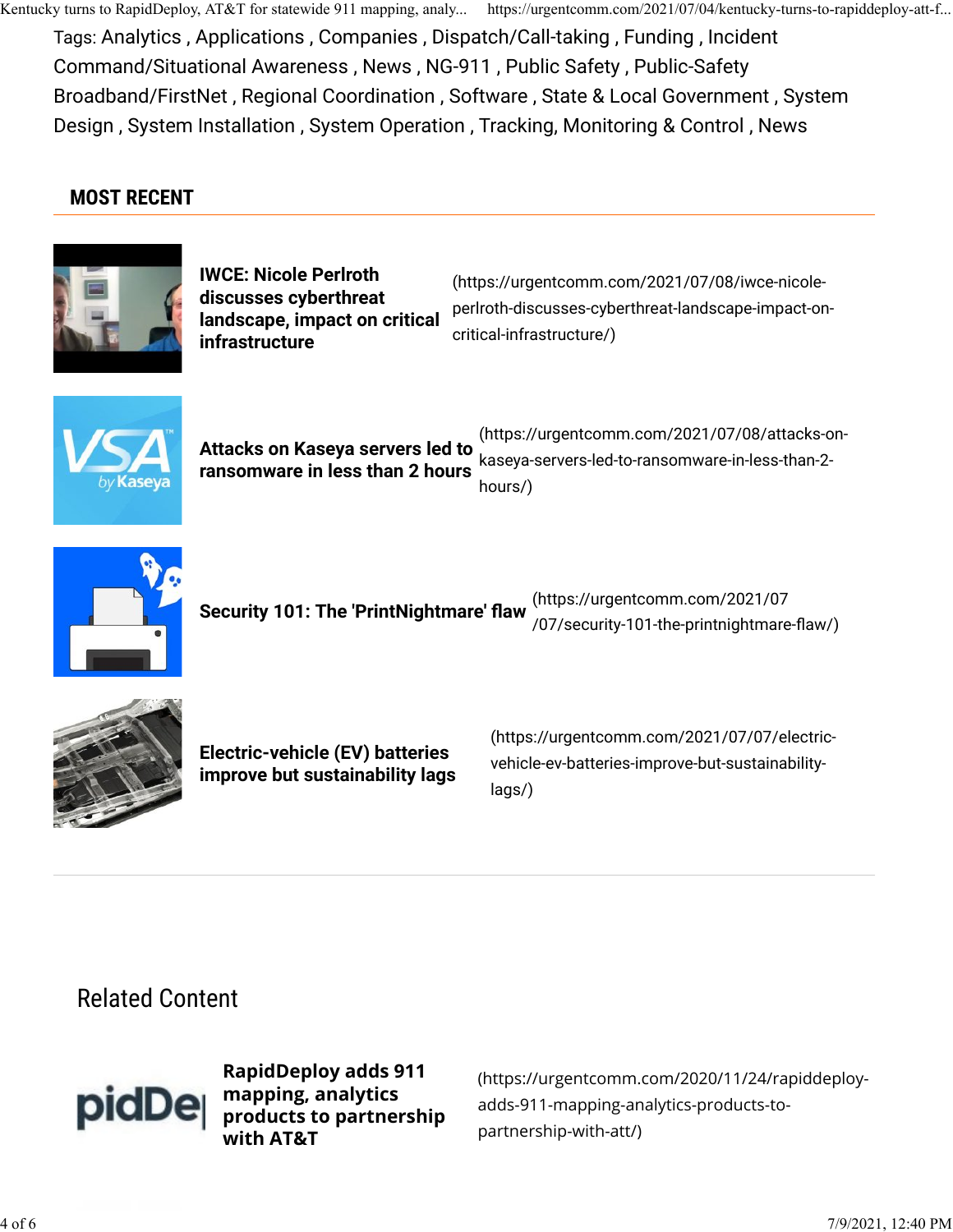

California 911 centers access (https://urgentcomm.com/2021/03/26/california-OnStar crash data via RapidDeploy 911-centers-access-onstar-crash-data-viarapiddeploy/)



RapidDeploy sees its cloud-native 911 solutions gain acceptance during COVID-19 (https://urgentcomm.com /2020/07/08/24698/)



Kansas 911 organization selects AT&T, PSAP solutions to the cloud

RapidDeploy to shift key organization-selects-att-rapiddeploy-to-shift-key-psap-(https://urgentcomm.com/2019/08/10/kansas-911 solutions-to-the-cloud/)

#### DISCOVER MORE FROM INFORMA TECH

American City & County **IWCE** 

Mission Critical Technologies Microwave/RF

T&D World TU-Auto

WORKING WITH US

Light Reading **IOT World Today** 

About Us (https://urgentcomm.com/about-us/)

Contact Us (https://urgentcomm.com/contact-us/)

Events (https://urgentcomm.com/events/)

Careers (https://urgentcomm.com/careers/) FOLLOW URGENT COMMS ON SOCIAL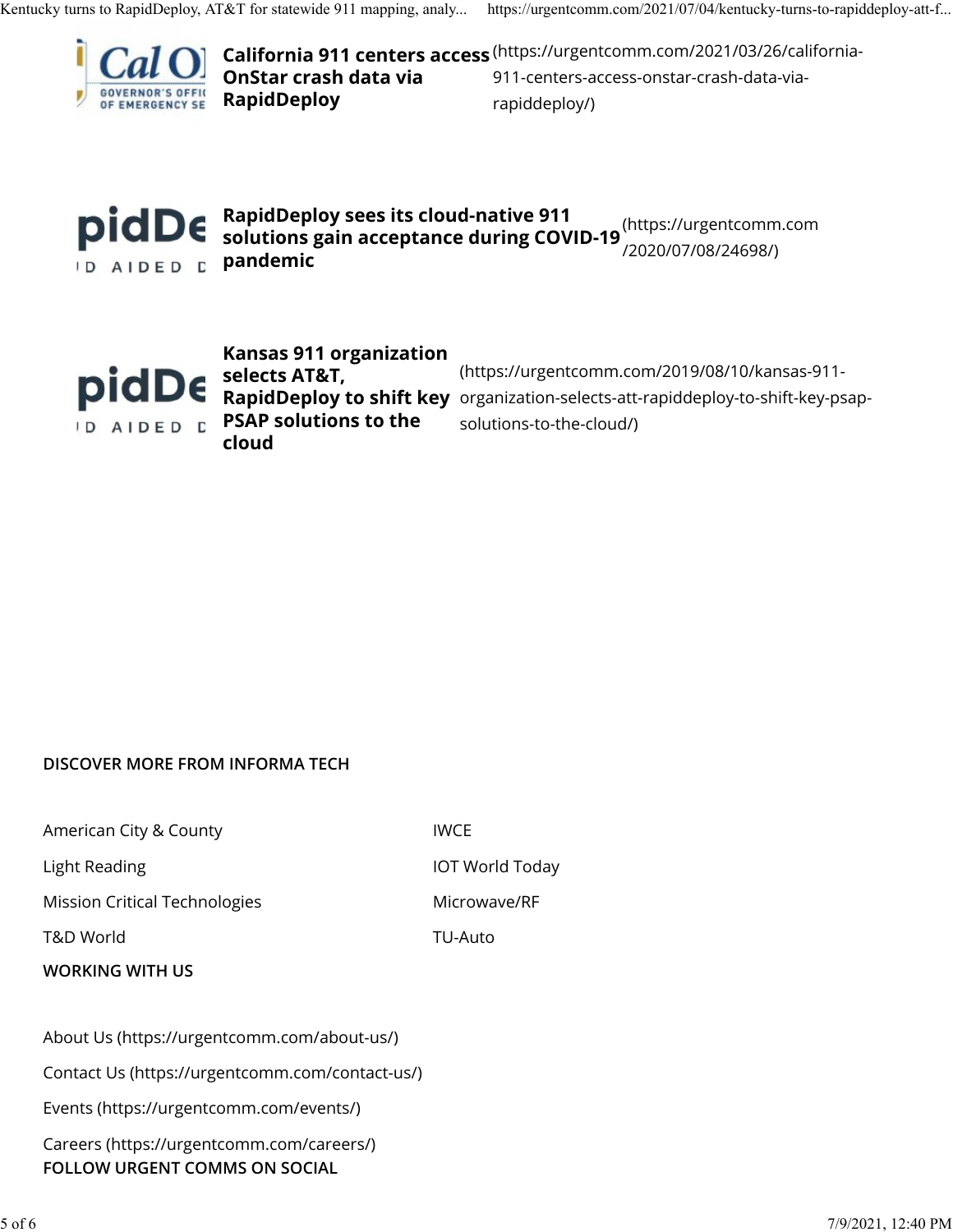(꼬) (유)

 $\left(\begin{smallmatrix}\mathbb{R}^m,\\mathbb{R}^m\end{smallmatrix}\right)$  (https://urgentcomm.com/feed/)



 $(\text{im})$ 

Braught to you by )) informatech

Privacy CCPA: "Do Not Sell My Data" Cookies Policy Terms

Copyright © 2021 Informa PLC. Informa PLC is registered in England and Wales with company number 8860726 whose registered and Head office is 5 Howick Place, London, SW1P 1WG.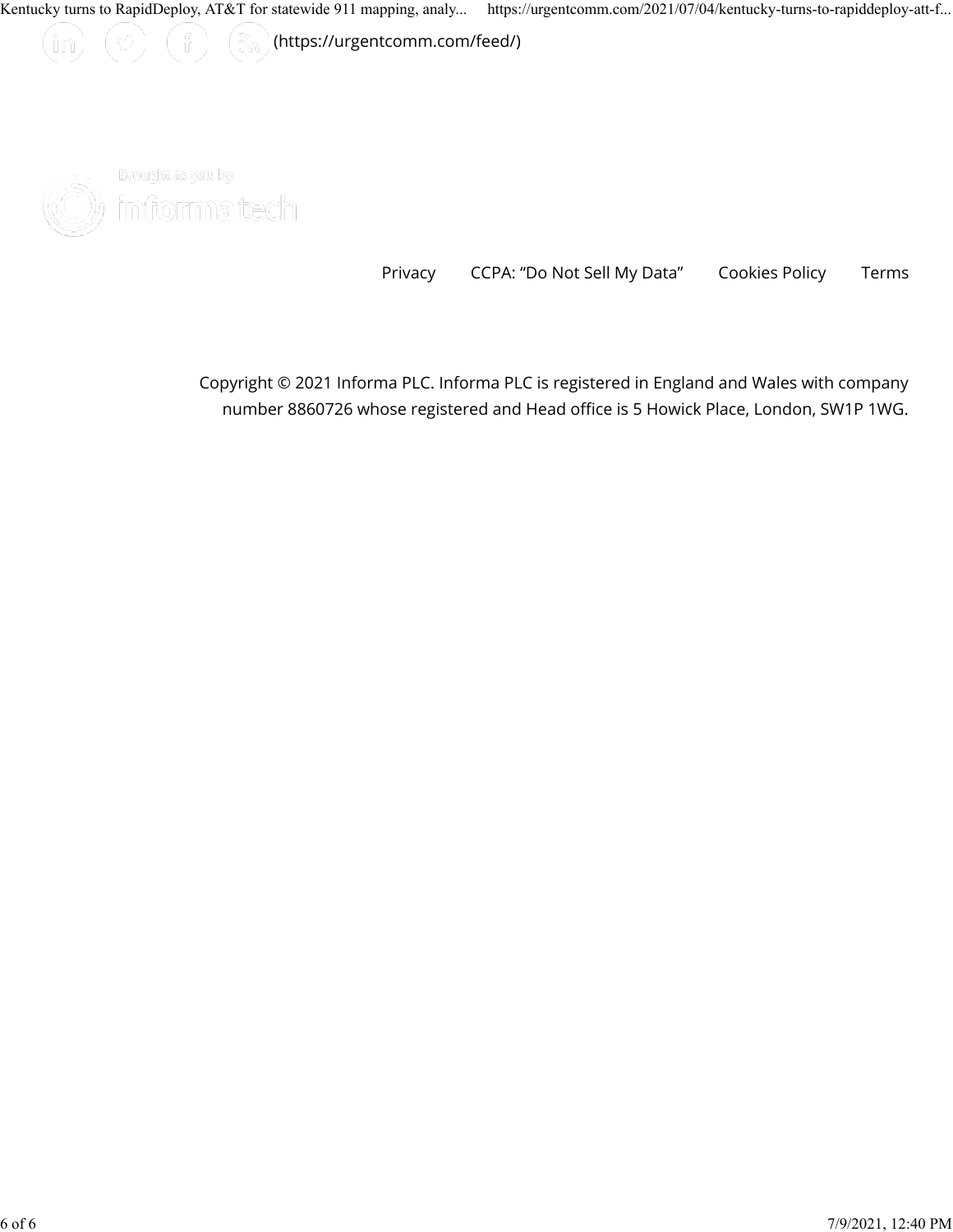# 2021 SECB Grant Program - Eligible Uses of Funds

\*DRAFT\* May 17, 2021

The Minnesota Department of Public Safety division of Emergency Communication Networks (DPS-ECN), in partnership with the Statewide Emergency Communication Board (SECB), is tasked with providing grant funding to support activities related to the development of emergency communications capabilities within the state's seven Emergency Communications Board (ECB) and Emergency Services Board (ESB) regions.

The SECB Grant Program is funded by the 9-1-1 Special Revenue Account. As such, the funds allocated through this grant program must follow the allowable uses as determined by the Federal Communications Commission (FCC) and Chapter 403 of the Minnesota State Statues. This document was developed to provide guidance to stakeholders regarding allowable uses of funds for the 2021 SECB Grant Program.

Funds made available through the 2021 SECB Grant Program may be used to:

- Fund the implementation, operation, maintenance, enhancement, and expansion of enhanced 911 service, including the acquisition of necessary equipment. This includes purchasing, leasing, and/or maintaining the technology and equipment necessary to deliver the 9-1-1 call to the PSAP, identify the location of the caller, communicate with the caller, and dispatch appropriate emergency response resources. Examples include:
	- o The network infrastructure, computer hardware, computer software such as Computer Aided Dispatch (CAD), voice logging systems, call handling equipment, and other equipment necessary to support 9-1-1 call routing and PSAP operations.
	- o Developing and maintaining the Master Street Address Guide (MSAG) and GIS data necessary to support 9-1-1 call routing and PSAP operations (this includes personnel costs related to PSAP specific activities).
	- o The technology and equipment within the PSAP necessary to support Land Mobile Radio (LMR) communication and emergency responder paging system capabilities.
	- o Furnishings (chairs, dispatch consoles, equipment racks, etc.) necessary to support PSAP operations.
- Fund the technology and equipment within the PSAP necessary to support public alert & warning capabilities.
- Fund training activities for PSAP employees related to equipment proficiency, operational skills, employee wellness, and professional development (eligible expenses include course fees, travel, wages, backfill, etc.).
- Fund PSAP employee personnel costs (wages, overtime, etc.)\*. While allowable, personnel costs should not be prioritized to the detriment of PSAP technology and equipment needs.

Items noted with an asterisk (\*) are deemed allowable expenses based on guidance received from the federal government.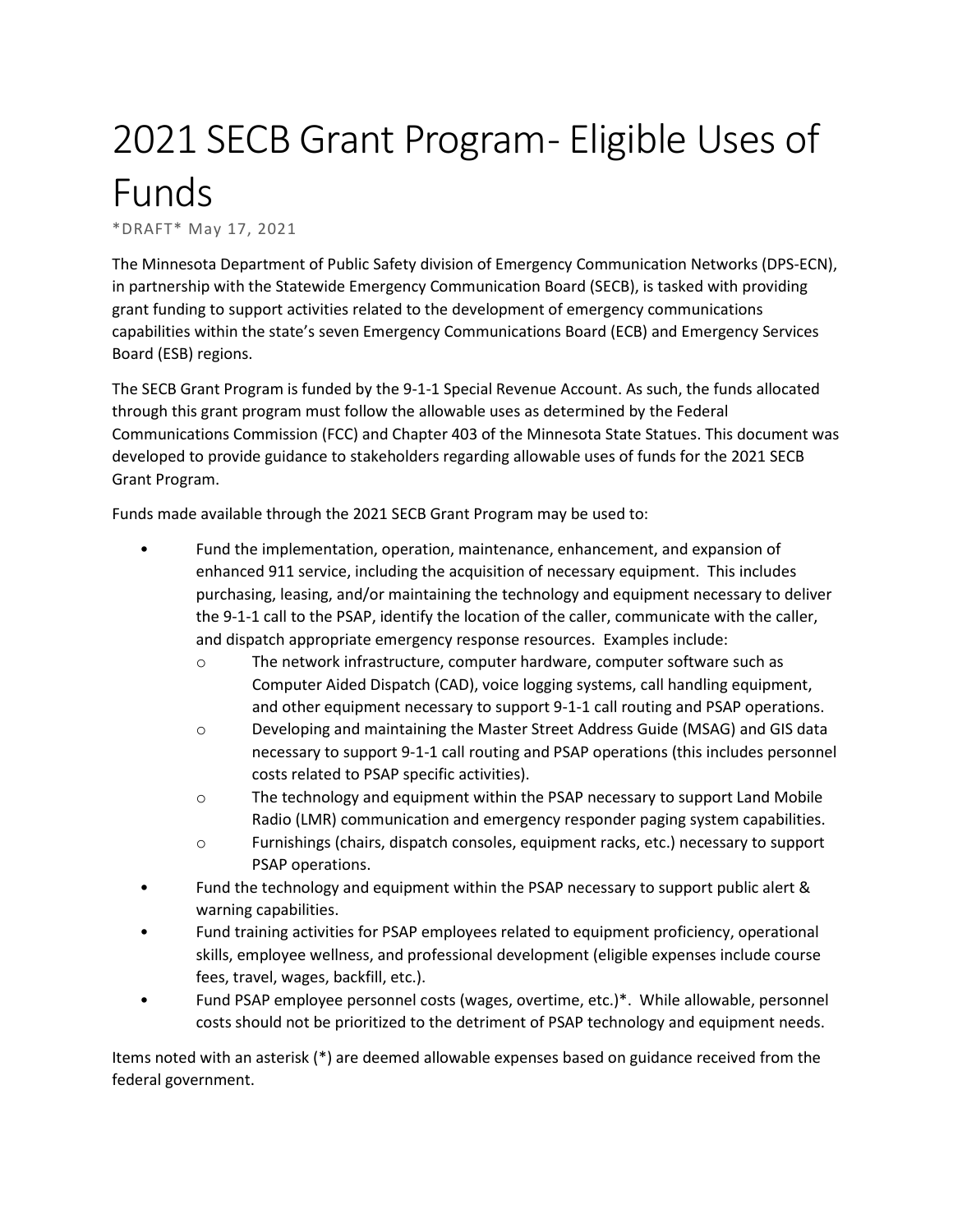# Meeting Agenda: PSAP Roundtable

**Date & Time:** Tuesday July 6<sup>th</sup>, 2021 1000-1200

**Location:** WebEx

Host contact: Kari Morrissey 763-324-4758 [kari.morrissey@co.anoka.mn.us](mailto:kari.morrissey@co.anoka.mn.us)

Attendance: Kari Morrissey, Heidi Meyer, Candy Capra, Lauren Petersen, Cheryl Pritzlaff, Bobby Adney, Todd Moen, Tonia Klinkner, Dawn Kenyon, Sheri Stevens, Joni Hodne, Robin Carter, Jennifer Radde and Alicia Stovern

#### **Agenda Items:**

- 1. Introductions
- 2. Additions, changes to the agenda
- 3. Training (new employee and continuing ed.)
	- 1. Current in-service opportunities
	- 2. Metro curriculum change/maintenance process
		- 1. Add new COS of to 5. Emergency Communications Technology and Information Systems

Training curriculum was reviewed by the work group. The curriculum will be updated and posted on Basecamp for review before being sent to MESB for review. The curriculum is hosted on the MESB website under Online PSAP Manual "PSAP Training Curriculum (Updated July 2020).

3. CTO training/roundtable discussion update

Hennepin county will host a CTO roundtable meeting in person! Candy will work with them and get an invite sent to the CTO roundtable group. Agencies are encouraged to have as many of their CTOs attend as possible. It provides CTOs to engage with their peers from other agencies. They can all learn from each other and bring ideas back to their own center.

4. General training questions, updates, etc.

Ramsey county sent 5 dispatchers to INTD (Incident Tactical Dispatcher) training that was offered through MESB and FEMA. The training was a weeklong and included classroom and 2 days of simulations. The dispatchers were responsible for tracking and sending units without the use of CAD. All that attended thought it was great training. Having had this training, they can continue training towards INTD certification.

Joni has had this same training and highly recommends the class.

Candy had worked a detail as a INTD for Dakota County. It was a good experience and Dakota County appreciated the help.

Chisago County is hosting a Basic Crisis & Hostage Negotiation for Law Enforcement and Corrections class October 4-7, 2021. This is the registration link: <https://mnpolicetraining.org/hostage/>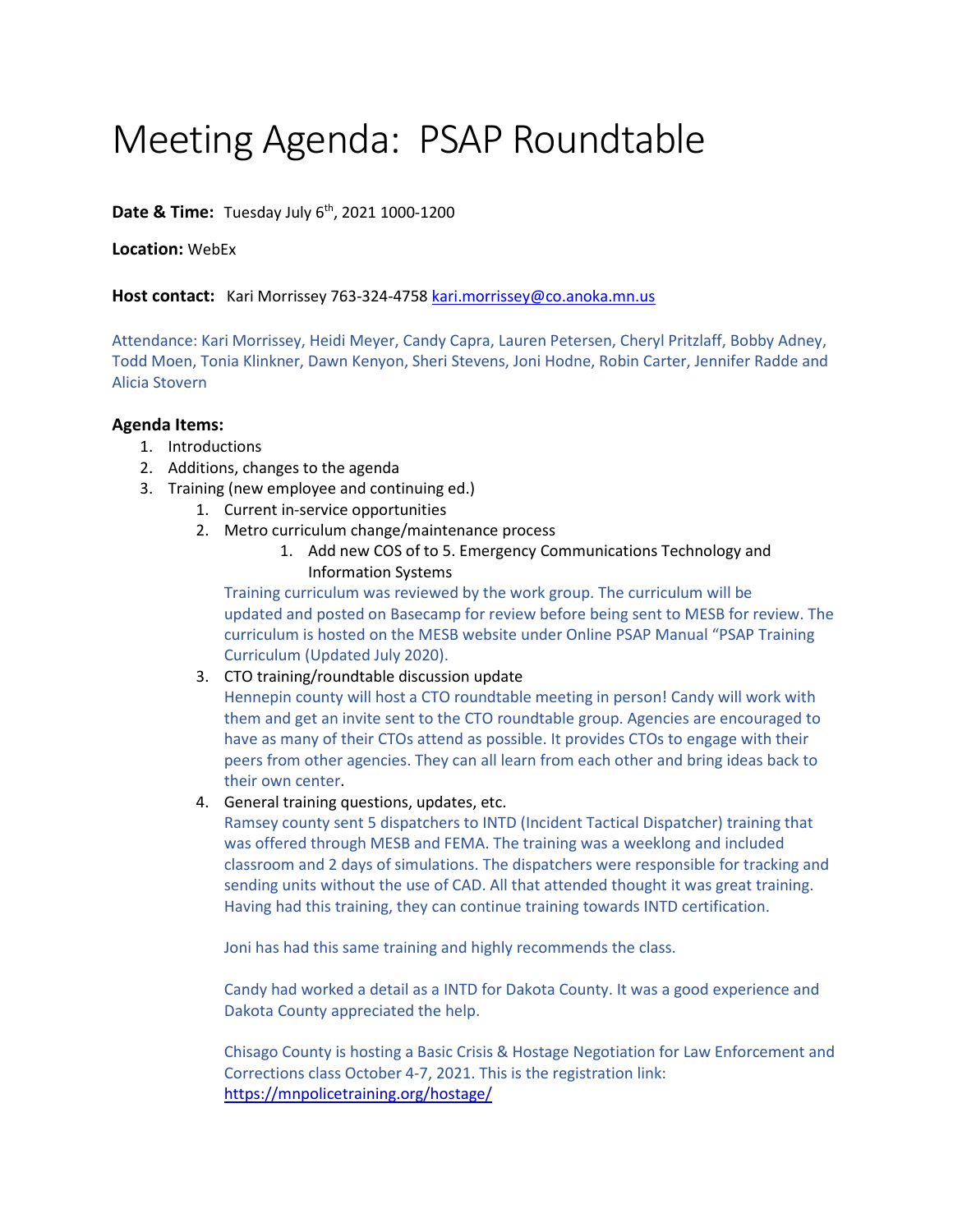Anoka County is hosting two PSTC classes in October. A one day "It's Your Ship – Leadership" October  $13<sup>th</sup>$  and a two day "CTO Update" October  $14<sup>th</sup>$  &  $15<sup>th</sup>$ . There is no registration link at this time.

- 5. Leadership Mentoring
- 6. MESB grant Moetivations Resiliency Training

Those in the group that have attended training sessions agreed that while the content was good, the delivery lacked. There were technical difficulties during some of the sessions. Good material was delivered and there were good points but having training virtually as train the trainer sessions left most feeling underprepared. Moetivations indicated that their staff and material is available to all trainers as each agency continues to build their own curriculum. Maureen stated several times that their staff is available and that they'd continue to support trainers throughout 2021.

Dakota County's train the trainer felt that the resiliency training in Virtual Academy contained good material. She felt she got more out of that training than the Moetivations training.

#### 4. Standards

1. Mental Health Call Processing Standard or best practice

Discussed that it will be difficult to come up with a standard since each PSAP has varying resources available for mental health callers. The majority of mental health calls are medical related, unless there are responder safety factors to consider, so EMS or fire/rescue response is more appropriate than a law response. Many law agencies aren't wanting to respond to mental health calls due to state legislation that was passed. A best practice is desired until the 988 line becomes operational and we understand all that 988 can provide.

Ramsey County states that St. Paul fire handles mental health calls. They will respond and transport to the hospital when needed, unless the patient is uncooperative, has a weapon or there is some other safety issue. Ramsey County works with Ramsey County social services. They have a 24/7 transfer line to Ramsey County social services that they utilize when the call meets the transfer criteria. The social service call taker has the ability to transfer the back to Ramsey County if the situation changes and a law response is needed.

Carver County has a crisis working on duty that responds to calls when requested. The position is not staffed 24/7. They do have a 24/7 crisis line that they can transfer to as well.

2. Text to 9-1-1 Standard

MESB had asked for a review of this standard. Ramsey County has done a thorough review and made notations on the document. MESB is asking that the roundtable group review the document as well and offer input.

5. Events and exercises (plans, meetings, 205's, impact on operations)

Anoka County has the 3M PGA tournament July  $22^{nd} - 25^{th}$ , 2021. Not expecting major impacts to operations. All agencies working the event will be Anoka County agencies. Dispatch will be working on site in the command trailer.

Ramsey County dispatch has the state fair coming up in August. They don't know which law agency(s) will be providing law enforcement.

6. PSAP technical updates and info (CAD, radio, phone, and other systems)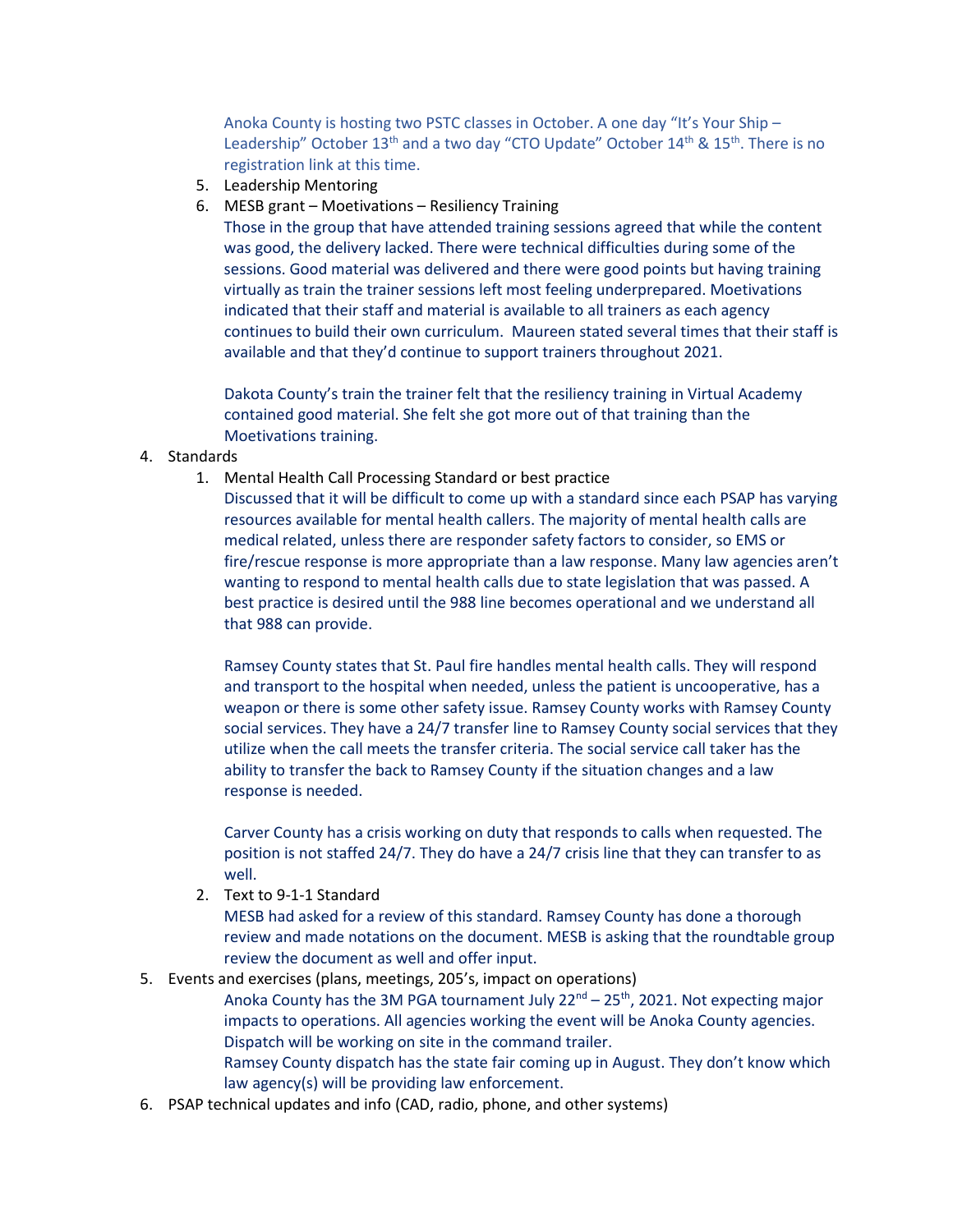Anoka County is close to implementing APCO GuideCards. There is an interface problem with Central Square CAD in that the GuideCard won't open up until after the call is sent to queue which isn't ideal. Central Square is aware of the problem and stated they have other customers with the same complaint.

Anoka County has been experiencing a number of small issues with their Viper phone. Random things like abandoned calls disappearing, calls staying stuck on a screen but not showing as open at other positions, etc. We had a Viper windows upgrade and were hopeful the issues would be resolved but we're still experiencing them. Chisago County had a Viper upgrade and now isn't able to update users in Viper. Alicia has to open a ticket and get someone on site to do the work. She's been told to purchase more software even though she had the ability before the upgrade.

7. QA/QI – general updates, questions, etc.

Ramsey county started a new process for QAs. They pull 2 hours of call taking for each person working, even if working a radio channel. They want to make sure expectations are being met by all dispatchers and not just call takers. They have also started sending out monthly training sheets pertaining to procedure. The worksheets have sparked discussion on the floor between those working together as they complete their worksheets. Bobby said this helps keep dispatchers aware of expectations and management aware of inconsistencies that might show up. It leads to better training or updating of policy. They're able to make sure resources are being use. Bobby says it has opened their eyes in management.

State implemented a QA/QI program. They have a demo with Frontline scheduled. If anyone has questions about the program feel free to reach out to Sheri.

8. PSAP operational updates and information (management, staffing, schedules, major changes) – around the table updates from each agency

> Anoka County has 4 dispatchers starting July 12<sup>th</sup>. Another class starting in September. Very low number of applicants.

**Airport** Is filling 2 positions. Have 1 in training about to be released from training. The manager position has not been filled yet.

**Carver County** has a new supervisor. They have 1 in backgrounds.

**Chisago County** had only 30 applicants for their 2 open positions.

**Dakota County** has 4 in backgrounds. They had offered to 7 recently but none started due to various reasons. Went back to 10-hour shifts starting today for 6 months.

**Hennepin County** have 4 starting in August. Will have some supervisor promotions. **Minneapolis** had 3 scheduled to start but none did for various reasons.

**Ramsey County** a telecommunicator academy was just completed. Had 1 student who had a lot of attention. Others that were supposed to start with her didn't for various reasons.

**University of Minnesota** has 1 in backgrounds scheduled to start August 1st.

#### **9. Meeting calendar 2021**

January 5<sup>th</sup>, 2021 Remote April  $6<sup>th</sup>$ , 2021 Remote July 6<sup>th</sup>, 2021 Remote **October 5th, 2021 at Hennepin County ECC 1245 Shenandoah Ln N, Plymouth**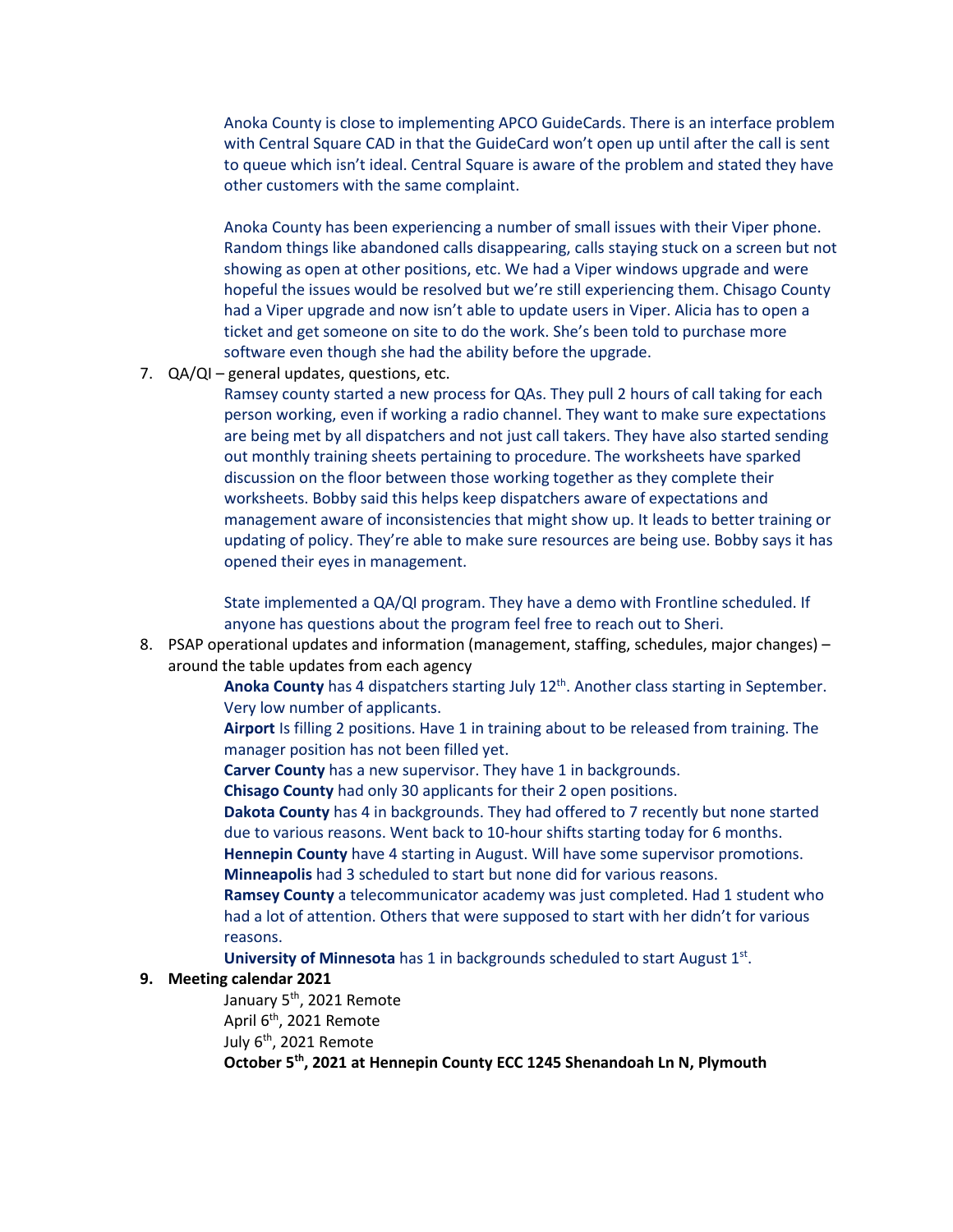#### **Metropolitan Emergency Services Board 9-1-1 Technical Operations Committee Network Report July 15, 2021**

#### **Agenda Number 6.C.**

#### **Text-to-9-1-1:**

Washington Co. is the only remaining primary PSAPs in the metro area that has not yet implemented text capabilities on their answering applications. Washington plans to implement text messaging concurrent with their 9-1-1 answering application upgrade. Installation work is now underway is expected to be complete by the end of July or early August.

Scott Co. cut over to their new 9-1-1 answering application on June 30 and is now taking their own text messages.

#### **NG9-1-1 ESInet:**

The NG9-1-1 ingress system implementation is underway. Inteliquent has identified the point of interconnect (POI) locations across the state with two legacy telephone POIs in each LATA. This will make it easier for the legacy telephone companies to connect to the 9-1-1 system and reduce network costs. Inteliquent will also have two SIP POIs for telecommunications service providers who have IPbased systems capable of delivering 9-1-1 calls to the system as SIP calls. Contract negotiations and design work with Lumen is taking place to get the Inteliquent network connected to the Lumen peering points for the current 9-1-1 system on an interim basis until the NG Core Services vendor is selected.

Additional work remains for the MESB and ECN on the RFP(s) for NG9-1-1 core services and 9-1-1 system egress connectivity between the core services and the PSAP. ECN has contracted with Federal Engineering for professional and technical services to assist in the RFP process. The MESB has issued an RFP for professional and technical services to also assist in the core services and egress RFP process.

The MESB continues to focus on giving our PSAPs better continuity-of-operations (COOP) options as well as enabling workload sharing for the PSAPs that are interested in working together. We want to ensure that our ESInet infrastructure can support shared/hosted and cloud-based applications and not limit the use of the ESInet to just handling 9-1-1 traffic. We are working now with ECN to consider ESInet options that would rehome our PSAP ESInet connections to redundant, diverse datacenters that can become the hubs for delivery of shared/hosted and cloud-based applications to all the metro PSAPs such as CAD, CAD-to-CAD interoperability, logging, as well as 9-1-1 answering applications.

In April 2018, NENA published a new NG9-1-1 ESInet Design document that outlines new modifications to the existing ESInets in use today. The new design focuses on increasing reliability and resiliency by incorporating multiple network service providers using different network protocols (e.g. MPLS, Ethernet, cable broadband Internet, wireless carrier broadband Internet). The MESB will continue to work with ECN to develop an implementation strategy to bring the metro area ESInet configuration into compliance with the NENA design recommendations.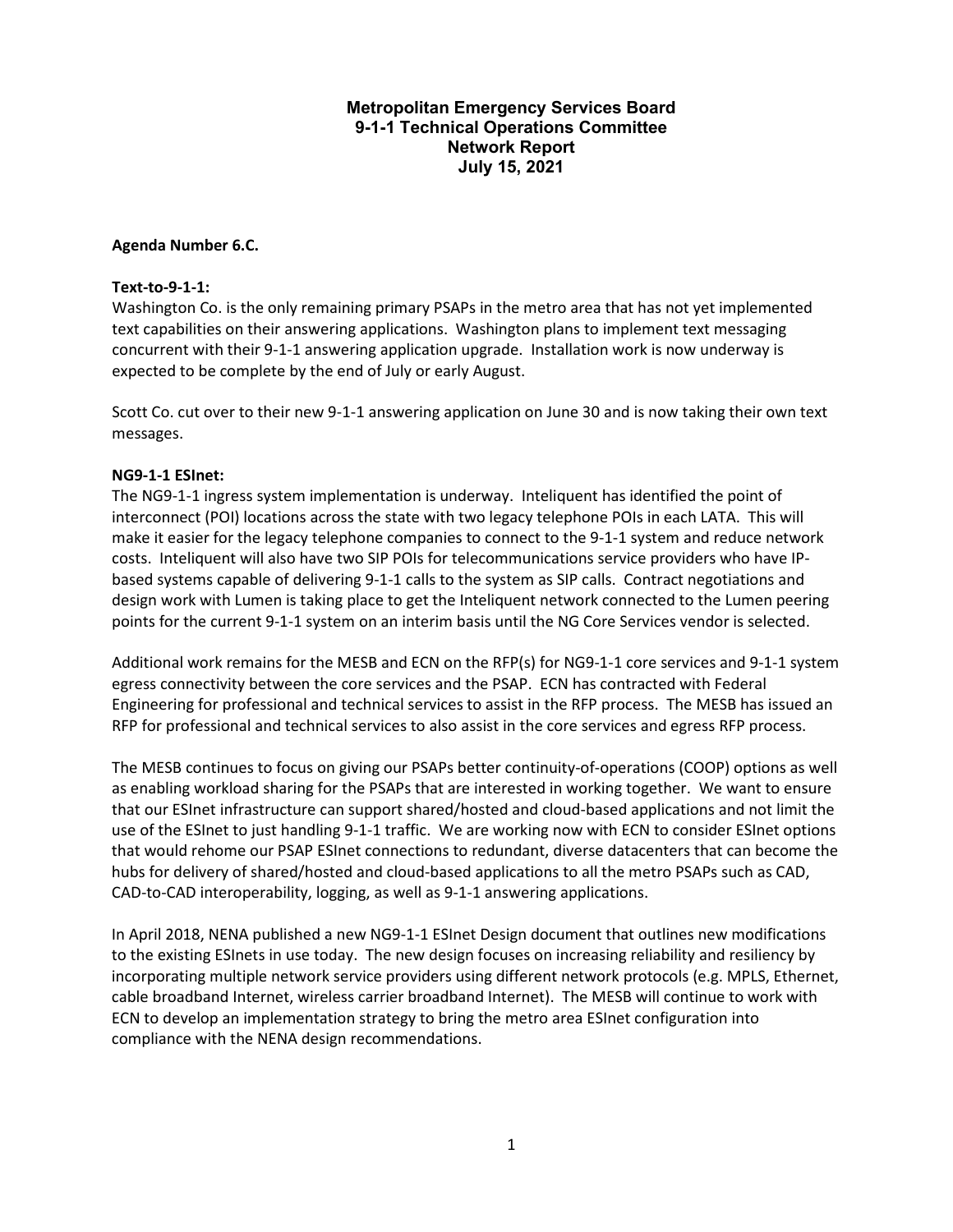#### **Metropolitan Emergency Services Board 9-1-1 Technical Operations Committee 9-1-1 Data Report July 15, 2021 Meeting**

- **1. Importance of GIS for 9-1-1:** PSAP managers are strongly encouraged to continue to assist their GIS counterparts in communicating to key decisionmakers and county leadership what a **vital role GIS has to their current and future PSAP operations**. Geospatial datasets provide foundational data for PSAP CAD/mapping systems and future NG9-1-1 core services, as well as support many other non-public safety uses that are important to cities and counties.
- 2. **Wireless Location Based Routing:** The metro area **pilot of T-Mobile's location-based routing (LBR) capabilities** is currently underway. A second phase of PSAPs was added to the pilot on June  $29<sup>th</sup>$ . PSAPs participating in the pilot include: Anoka, Hennepin, Ramsey, Sherburne, and Washington Counties, as well as MECC, MAC Airport, University of MN and the MN State Patrol East and West. The LBR method uses the device location and PSAP boundary polygons, rather than cell site/sector, to make call routing decisions. The overall goal is to achieve more precise routing of wireless 9-1-1 calls, thereby reducing any delays introduced by PSAP-to-PSAP call transfers. Activation of remaining metro PSAPs for LBR will occur after the July 9-1-1 TOC meeting.
- **3. Wireless Data Audits:** MESB is currently working with TMobile on an audit of **legacy Sprint cell site/sector** wireless data.

#### 4. **Statewide GIS Data Standards:**

- a. Discussions on a **polygon standard for the exchange of 9-1-1 emergency service boundaries** (PSAP, ESZ/ESN, and response agency) continue at a state level.
- b. The NG9-1-1 Committee will be coordinating the circulation of a proposed domain list of **normalized/standardized response agency names** to be used in the GIS data. This is needed for the statewide polygon standard. PSAPs will be asked to review that list and confirm that all agencies they dispatch for are included and there are no significant concerns with the proposed naming that would be used in the GIS data. A similar list of PSAP names will also need to be finalized.

#### **5. Vertical location on wireless 9-1-1 calls:**

- a. The **new ALI format that transmits to the PSAP z-axis information** provided by wireless carriers is available for any PSAP that would like to update their ALI format to receive this information. Jake Jacobson at Lumen will schedule and coordinate the change. PSAPs will also want to coordinate with their PSAP CPE and CAD/mapping vendors in advance of scheduling the change because the update will change the ALI data stream format interfacing into those systems.
- b. MESB receives daily **ALI logs reflecting z-axis information available on wireless calls** even if it is not yet being delivered to PSAPs via the new ALI format. This information can be made available to any PSAP that is interested.
- c. **NENA's 3D Geomatics workgroup** is developing a guidance document on the topic of three-dimensional 9-1-1 call location data (x, y, and z-axis). Vic Barnett from RCECC is representing the metro region on that workgroup. PSAP managers will be apprised when NENA's document has been approved for public review.

#### **6. Statewide NG9-1-1 GIS Project:**

a. The SECB Steering Committee will be discussing how to proceed with implementing the **NG9-1-1 GIS Workgroup's recommendations for the statewide NG9-1-1 GIS project** during their July meeting.